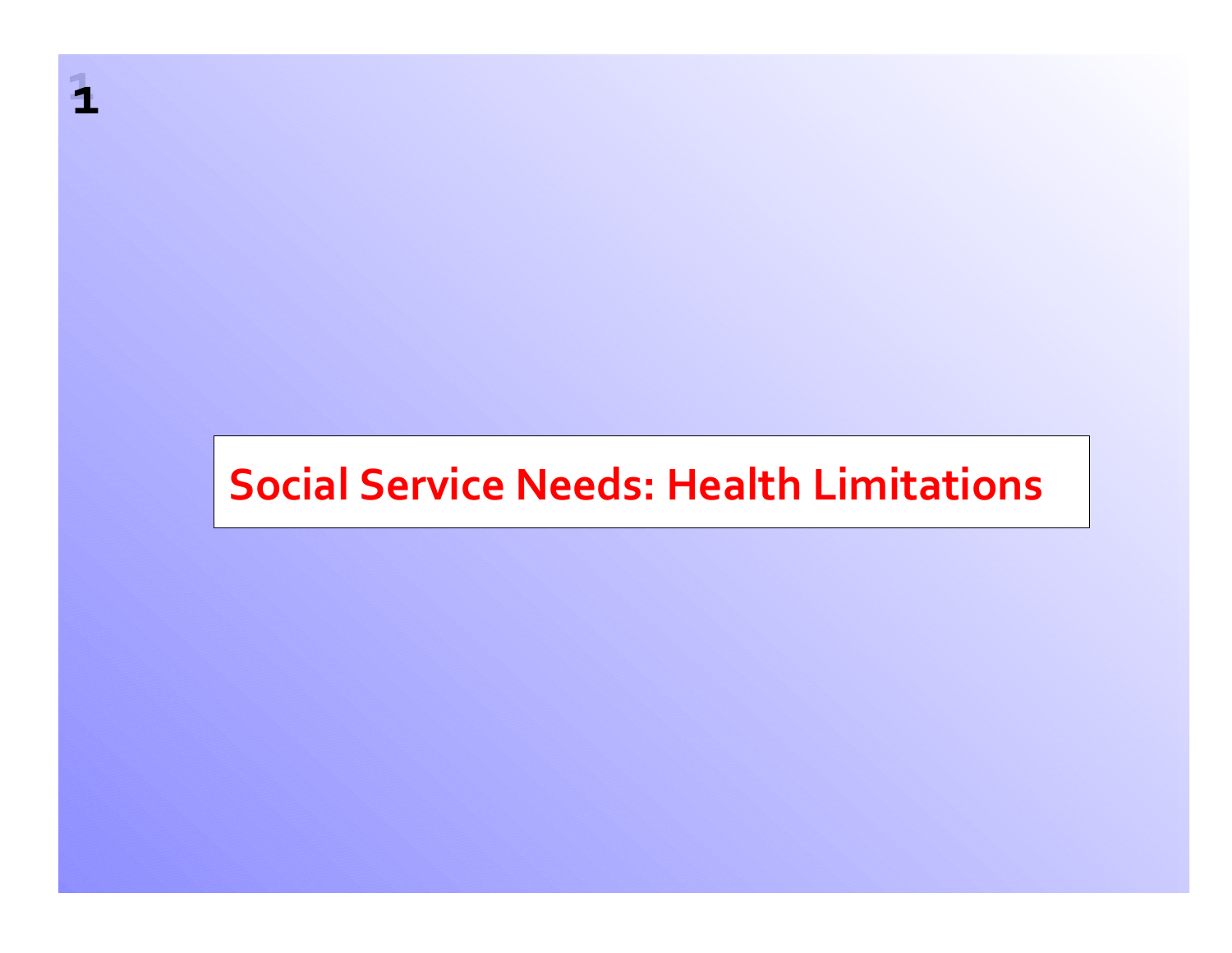## **Households in Which <sup>a</sup> Member**

#### **Is Health Limited**

(Jewish Households)

| Martin-St. Lucie        |    | 23%        |     |                        |                                                   |                      |
|-------------------------|----|------------|-----|------------------------|---------------------------------------------------|----------------------|
| South Palm Beach        |    | 22%        |     |                        |                                                   |                      |
| St. Paul                |    | 22%        |     |                        |                                                   |                      |
| Middlesex               |    | 21%        |     |                        |                                                   |                      |
| Broward 1997            |    | 21%        |     |                        |                                                   |                      |
| Broward 2016            |    | 20%        |     |                        |                                                   |                      |
| <b>West Palm Beach</b>  |    | 20%        |     |                        |                                                   |                      |
| Minneapolis             |    | 19%        |     |                        |                                                   |                      |
| New Haven               |    | 19%        |     |                        |                                                   |                      |
| Tucson                  |    | 19%        |     |                        |                                                   |                      |
| Lehigh Valley           |    | 18%        |     |                        |                                                   |                      |
| <b>Las Vegas</b>        |    | 18%        |     |                        |                                                   |                      |
| St. Petersburg          |    | 18%        |     |                        |                                                   |                      |
| Cincinnati              |    | 18%        |     |                        |                                                   |                      |
| York                    |    | 17%        |     |                        |                                                   |                      |
| Portland (ME)           |    | 17%        |     |                        |                                                   |                      |
| <b>Atlantic County</b>  |    | 17%        |     |                        |                                                   |                      |
| San Antonio             |    | 17%        |     |                        |                                                   |                      |
| Detroit                 |    | 17%        |     |                        |                                                   |                      |
| Rochester               |    | 17%        |     |                        |                                                   |                      |
| Los Angeles             |    | 16%        |     |                        |                                                   |                      |
| Houston                 |    | 16%        |     |                        |                                                   |                      |
| Rhode Island            |    | 16%        |     |                        |                                                   |                      |
| San Diego               |    | 16%        |     |                        |                                                   |                      |
| Miami                   |    | 15%        |     |                        |                                                   |                      |
| Sarasota                |    | 15%        |     |                        |                                                   |                      |
| Hartford                |    | 15%        |     |                        |                                                   |                      |
| Milwaukee               |    | 15%        |     |                        |                                                   |                      |
| Jacksonville            |    | 14%        |     |                        |                                                   |                      |
| Bergen                  |    | 14%<br>14% |     |                        |                                                   |                      |
| Harrisburg<br>Tidewater |    | 14%        |     |                        |                                                   |                      |
| Monmouth                |    | 14%        |     |                        |                                                   |                      |
| St. Louis               |    | 13%        |     |                        |                                                   |                      |
| Wilmington              |    | 12%        |     |                        |                                                   |                      |
| Richmond                |    | 11%        |     |                        | Communities with white bars did not ask if member |                      |
| Orlando                 |    | 10%        |     | needs daily assistance |                                                   |                      |
| Seattle                 |    | 8%         |     |                        |                                                   |                      |
| Westport                |    | 8%         |     |                        | Needs No                                          | $\blacksquare$ Needs |
| Charlotte               |    | 8%         |     |                        | Daily Assistance                                  | Daily Assistance     |
| Washington              |    | 8%         |     |                        |                                                   |                      |
|                         |    |            |     |                        |                                                   |                      |
|                         | 0% | 20%        | 40% | 60%                    | 80%                                               | 100%                 |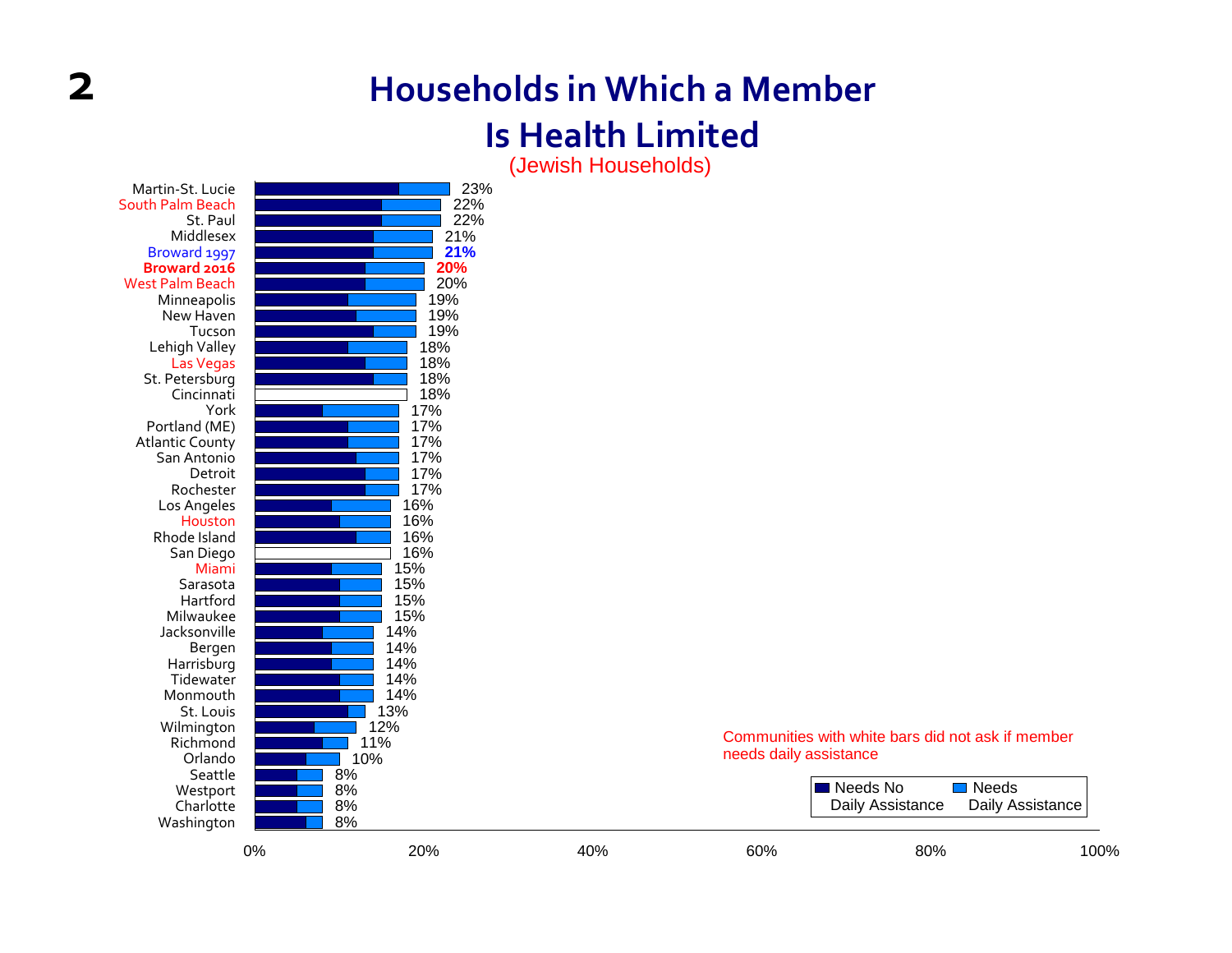#### **3 Households in Which <sup>a</sup> Member Is Health Limited and Needs Daily Assistance**

**(Jewish Households)**

|                        | 0%    | 20% | 40% | 60% | 80% | 100% |
|------------------------|-------|-----|-----|-----|-----|------|
| St. Louis              | 2%    |     |     |     |     |      |
| Washington             | $2\%$ |     |     |     |     |      |
| Richmond               | 3%    |     |     |     |     |      |
| Charlotte              | 3%    |     |     |     |     |      |
| Westport               | $3%$  |     |     |     |     |      |
| Seattle                | 3%    |     |     |     |     |      |
| Orlando                | 4%    |     |     |     |     |      |
| St. Petersburg         | $4\%$ |     |     |     |     |      |
| Monmouth               | 4%    |     |     |     |     |      |
| Rochester              | 4%    |     |     |     |     |      |
| Tidewater              | $4\%$ |     |     |     |     |      |
| Rhode Island           | $4\%$ |     |     |     |     |      |
| Detroit                | 4%    |     |     |     |     |      |
| Harrisburg             | 5%    |     |     |     |     |      |
| Wilmington             | $5\%$ |     |     |     |     |      |
| Milwaukee              | 5%    |     |     |     |     |      |
| Hartford               | 5%    |     |     |     |     |      |
| Sarasota               | $5%$  |     |     |     |     |      |
| Bergen                 | $5%$  |     |     |     |     |      |
| Tucson                 | 5%    |     |     |     |     |      |
| <b>Las Vegas</b>       | $5%$  |     |     |     |     |      |
| San Antonio            | $5%$  |     |     |     |     |      |
| Martin-St. Lucie       | $6\%$ |     |     |     |     |      |
| Jacksonville           | $6\%$ |     |     |     |     |      |
| <b>Atlantic County</b> | 6%    |     |     |     |     |      |
| Portland (ME)          | $6\%$ |     |     |     |     |      |
| Miami                  | 6%    |     |     |     |     |      |
| Houston                | 6%    |     |     |     |     |      |
| Los Angeles            | 7%    |     |     |     |     |      |
| Broward 1997           | 7%    |     |     |     |     |      |
| St. Paul               | 7%    |     |     |     |     |      |
| <b>West Palm Beach</b> | 7%    |     |     |     |     |      |
| South Palm Beach       | 7%    |     |     |     |     |      |
| Lehigh Valley          | 7%    |     |     |     |     |      |
| Middlesex              | 7%    |     |     |     |     |      |
| New Haven              | 7%    |     |     |     |     |      |
| Broward 2016           | 7%    |     |     |     |     |      |
| Minneapolis            | 8%    |     |     |     |     |      |
| York                   | 9%    |     |     |     |     |      |
|                        |       |     |     |     |     |      |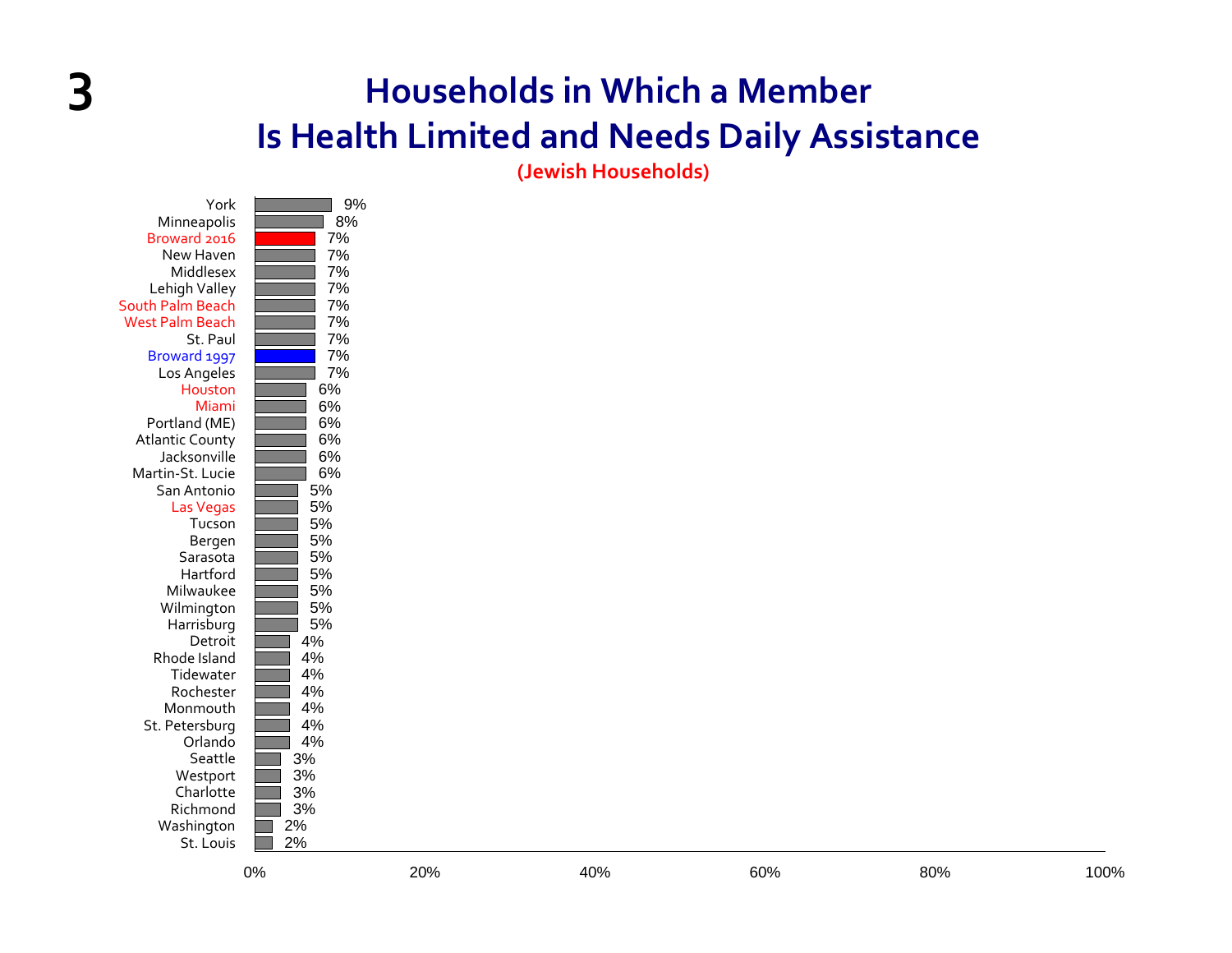#### **4 Elderly Couple Households in Which <sup>a</sup> Member Is Health Limited**

| St. Paul               |    |     | 43% |                        |                                                   |                      |
|------------------------|----|-----|-----|------------------------|---------------------------------------------------|----------------------|
| York                   |    |     | 40% |                        |                                                   |                      |
| Minneapolis            |    | 33% |     |                        |                                                   |                      |
| San Diego              |    | 31% |     |                        |                                                   |                      |
| Harrisburg             |    | 30% |     |                        |                                                   |                      |
| St. Petersburg         |    | 28% |     |                        |                                                   |                      |
| Richmond               |    | 28% |     |                        |                                                   |                      |
| Cincinnati             |    | 28% |     |                        |                                                   |                      |
| Middlesex              |    | 27% |     |                        |                                                   |                      |
| Tucson                 |    | 27% |     |                        |                                                   |                      |
| Jacksonville           |    | 26% |     |                        |                                                   |                      |
| Broward 1997           |    | 26% |     |                        |                                                   |                      |
| Charlotte              |    | 25% |     |                        |                                                   |                      |
| Rhode Island           |    | 25% |     |                        |                                                   |                      |
| Tidewater              |    | 25% |     |                        |                                                   |                      |
| Wilmington             |    | 24% |     |                        |                                                   |                      |
| Rochester              |    | 24% |     |                        |                                                   |                      |
| Miami                  |    | 23% |     |                        |                                                   |                      |
| San Antonio            |    | 23% |     |                        |                                                   |                      |
| Hartford               |    | 23% |     |                        |                                                   |                      |
| Broward 2016           |    | 22% |     |                        |                                                   |                      |
| Lehigh Valley          |    | 22% |     |                        |                                                   |                      |
| South Palm Beach       |    | 22% |     |                        |                                                   |                      |
| <b>West Palm Beach</b> |    | 22% |     |                        |                                                   |                      |
| Washington             |    | 21% |     |                        |                                                   |                      |
| New Haven              |    | 21% |     |                        |                                                   |                      |
| Portland (ME)          |    | 21% |     |                        |                                                   |                      |
| Orlando                |    | 21% |     |                        |                                                   |                      |
| <b>Atlantic County</b> |    | 20% |     |                        |                                                   |                      |
| Monmouth               |    | 20% |     |                        |                                                   |                      |
| Milwaukee              |    | 20% |     |                        |                                                   |                      |
| <b>Las Vegas</b>       |    | 19% |     |                        |                                                   |                      |
| Houston                |    | 18% |     |                        | Communities with white bars did not ask if member |                      |
| Bergen                 |    | 18% |     | needs daily assistance |                                                   |                      |
| Martin-St. Lucie       |    | 18% |     |                        |                                                   |                      |
| Detroit                |    | 16% |     |                        | Meeds No                                          | $\blacksquare$ Needs |
| Sarasota               |    | 14% |     |                        | Daily Assistance                                  | Daily Assistance     |
| Westport               |    | 14% |     |                        |                                                   |                      |
|                        |    |     |     |                        |                                                   |                      |
|                        | 0% | 20% | 40% | 60%                    | 80%                                               | 100%                 |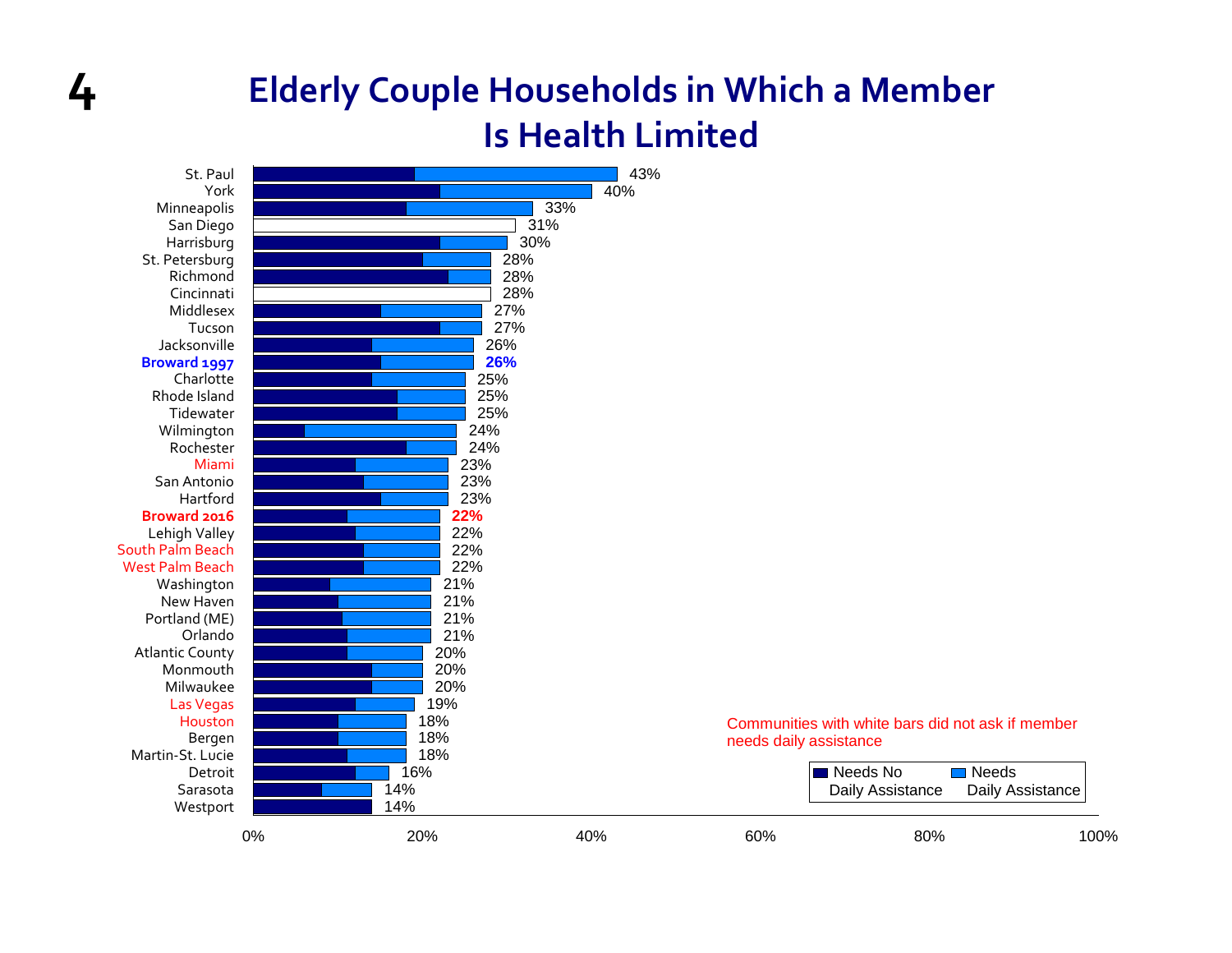#### **5 Elderly Couple Households in Which <sup>a</sup> Member Is Health Limited and Needs Daily Assistance**

| St. Paul               |     | 24% |
|------------------------|-----|-----|
| York                   | 18% |     |
| Wilmington             | 18% |     |
| Minneapolis            | 15% |     |
| Middlesex              | 12% |     |
| Washington             | 12% |     |
| Jacksonville           | 12% |     |
| Broward 2016           | 11% |     |
| Miami                  | 11% |     |
| New Haven              | 11% |     |
| Portland (ME)          | 11% |     |
| Broward 1997           | 11% |     |
| Charlotte              | 11% |     |
| Lehigh Valley          | 10% |     |
| San Antonio            | 10% |     |
| Orlando                | 10% |     |
| South Palm Beach       | 9%  |     |
| <b>West Palm Beach</b> | 9%  |     |
| <b>Atlantic County</b> | 9%  |     |
| Houston                | 8%  |     |
| Rhode Island           | 8%  |     |
| Bergen                 | 8%  |     |
| Tidewater              | 8%  |     |
| Hartford               | 8%  |     |
| Harrisburg             | 8%  |     |
| St. Petersburg         | 8%  |     |
| <b>Las Vegas</b>       | 7%  |     |
| Martin-St. Lucie       | 7%  |     |
| Sarasota               | 6%  |     |
| Rochester              | 6%  |     |
| Monmouth               | 6%  |     |
| Milwaukee              | 6%  |     |
| Tucson                 | 5%  |     |
| Richmond               | 5%  |     |
| Detroit                | 3%  |     |
| Westport               | 0%  |     |
|                        |     |     |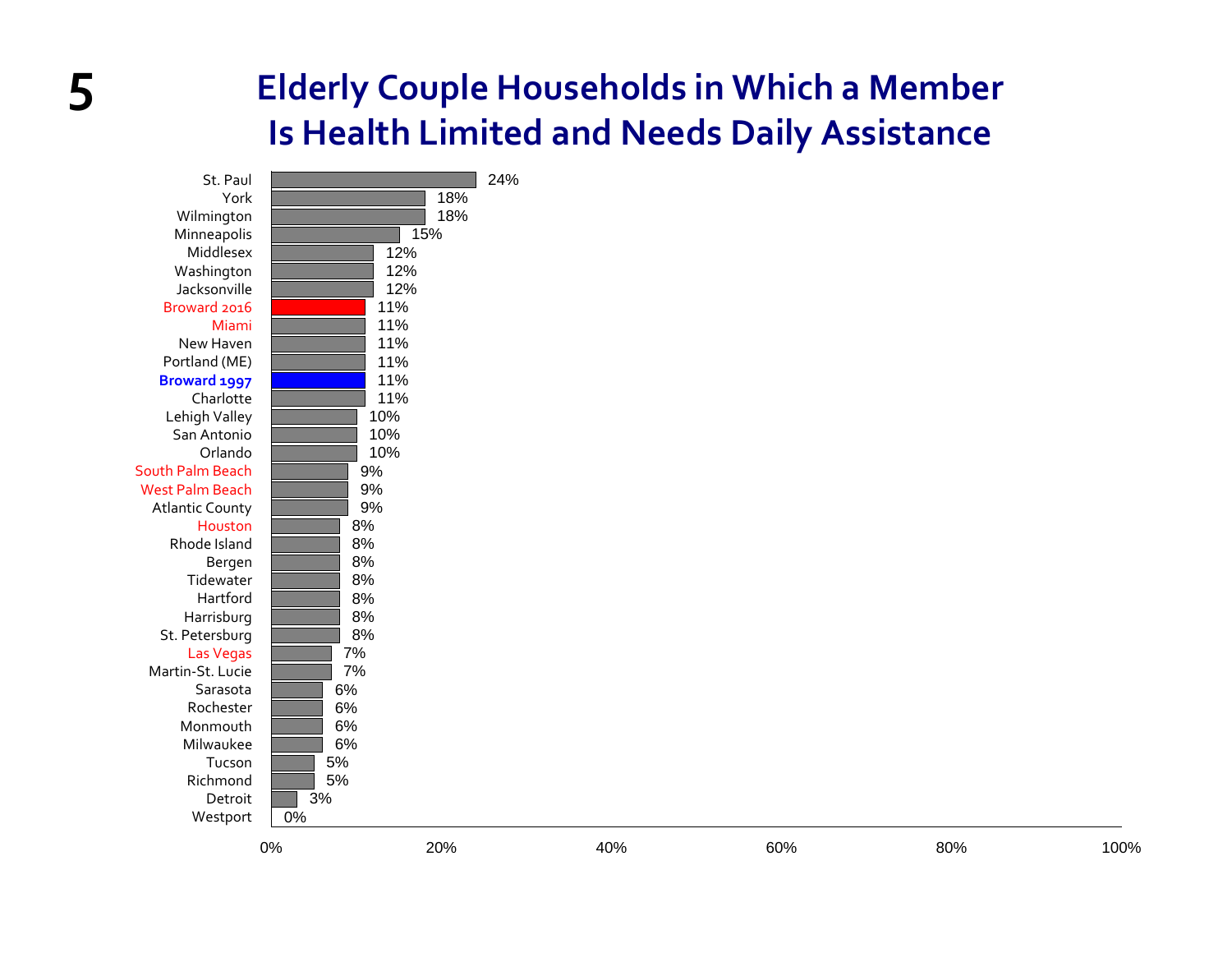#### **Elderly Single Households Who Are Health Limited**

| Houston                |    |            | 31% |                        |                                                   |                      |
|------------------------|----|------------|-----|------------------------|---------------------------------------------------|----------------------|
| <b>Las Vegas</b>       |    |            | 31% |                        |                                                   |                      |
| Broward 2016           |    | 30%        |     |                        |                                                   |                      |
| Wilmington             |    | 30%        |     |                        |                                                   |                      |
| Miami                  |    | 29%        |     |                        |                                                   |                      |
| San Antonio            |    | 29%        |     |                        |                                                   |                      |
| San Diego              |    | 29%        |     |                        |                                                   |                      |
| Monmouth               |    | 28%        |     |                        |                                                   |                      |
| Middlesex              |    | 28%        |     |                        |                                                   |                      |
| South Palm Beach       |    | 27%        |     |                        |                                                   |                      |
| Bergen                 |    | 27%        |     |                        |                                                   |                      |
| <b>Atlantic County</b> |    | 26%        |     |                        |                                                   |                      |
| Broward 1997           |    | 26%        |     |                        |                                                   |                      |
| Milwaukee              |    | 24%        |     |                        |                                                   |                      |
| Tidewater<br>Richmond  |    | 24%<br>23% |     |                        |                                                   |                      |
| Jacksonville           |    | 22%        |     |                        |                                                   |                      |
| Sarasota               |    | 22%        |     |                        |                                                   |                      |
| <b>West Palm Beach</b> |    | 21%        |     |                        |                                                   |                      |
| Hartford               |    | 20%        |     |                        |                                                   |                      |
| Washington             |    | 20%        |     |                        | Communities with white bars did not ask if member |                      |
| St. Petersburg         |    | 19%        |     | needs daily assistance |                                                   |                      |
| York                   |    | 16%        |     |                        |                                                   |                      |
| Charlotte              |    | 13%        |     |                        | Needs No                                          | $\blacksquare$ Needs |
| Orlando                | 9% |            |     |                        | Daily Assistance                                  | Daily Assistance     |
|                        | 9% |            |     |                        |                                                   |                      |
| Westport               |    |            |     |                        |                                                   |                      |
|                        | 0% | 20%        | 40% | 60%                    | 80%                                               | 100%                 |

**6**

|     | I■ Needs No | $\Box$ Needs<br>Daily Assistance Daily Assistance |      |
|-----|-------------|---------------------------------------------------|------|
| 60% | 80%         |                                                   | 100% |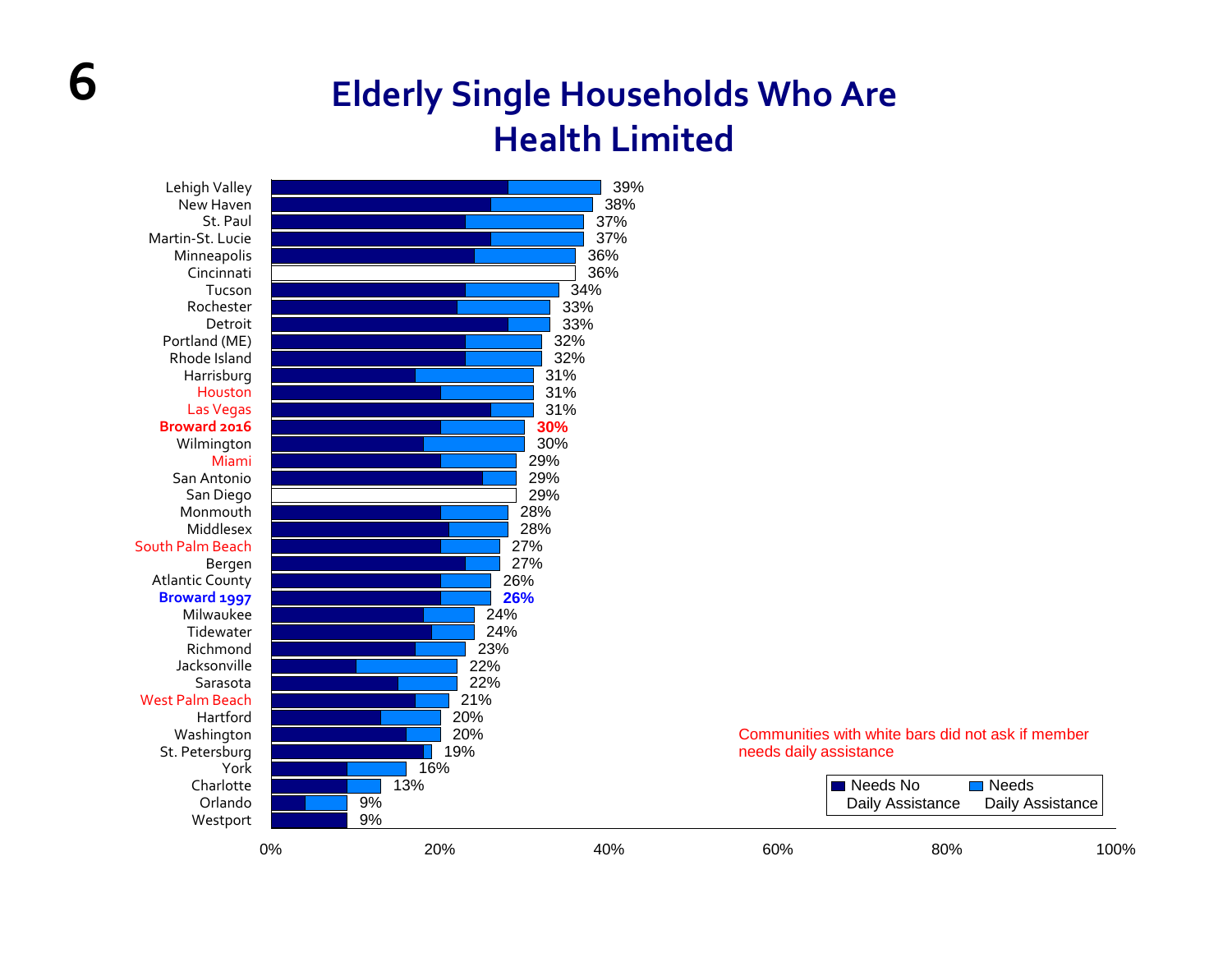#### **7 Elderly Single Households Who Are Health Limited and Need Daily Assistance**

| St. Paul               | 14%      |
|------------------------|----------|
| Harrisburg             | 14%      |
| New Haven              | 12%      |
| Minneapolis            | 12%      |
| Jacksonville           | 12%      |
| Wilmington             | 12%      |
| Houston                | 11%      |
| Lehigh Valley          | 11%      |
| Tucson                 | 11%      |
| Martin-St. Lucie       | 11%      |
| Rochester              | 11%      |
| Broward 2016           | 10%      |
| Miami                  | 9%       |
| Portland (ME)          | 9%       |
| Rhode Island           | 9%       |
| Monmouth               | 8%       |
| Middlesex              | 7%       |
| South Palm Beach       | 7%       |
| Sarasota               | 7%       |
| Hartford               | 7%       |
| York                   | 7%       |
| <b>Atlantic County</b> | 6%       |
| Broward 1997           | 6%       |
| Milwaukee              | 6%       |
| Richmond               | 6%       |
| Detroit                | 5%       |
| Las Vegas              | 5%       |
| Tidewater              | 5%       |
| Orlando                | 5%       |
| San Antonio            | 4%       |
| <b>West Palm Beach</b> | 4%       |
| Washington             | 4%<br>4% |
| Bergen<br>Charlotte    | 4%       |
| St. Petersburg         | 1%       |
| Westport               | 0%       |
|                        |          |
|                        |          |

0% 20% 40% 60% 80% 100%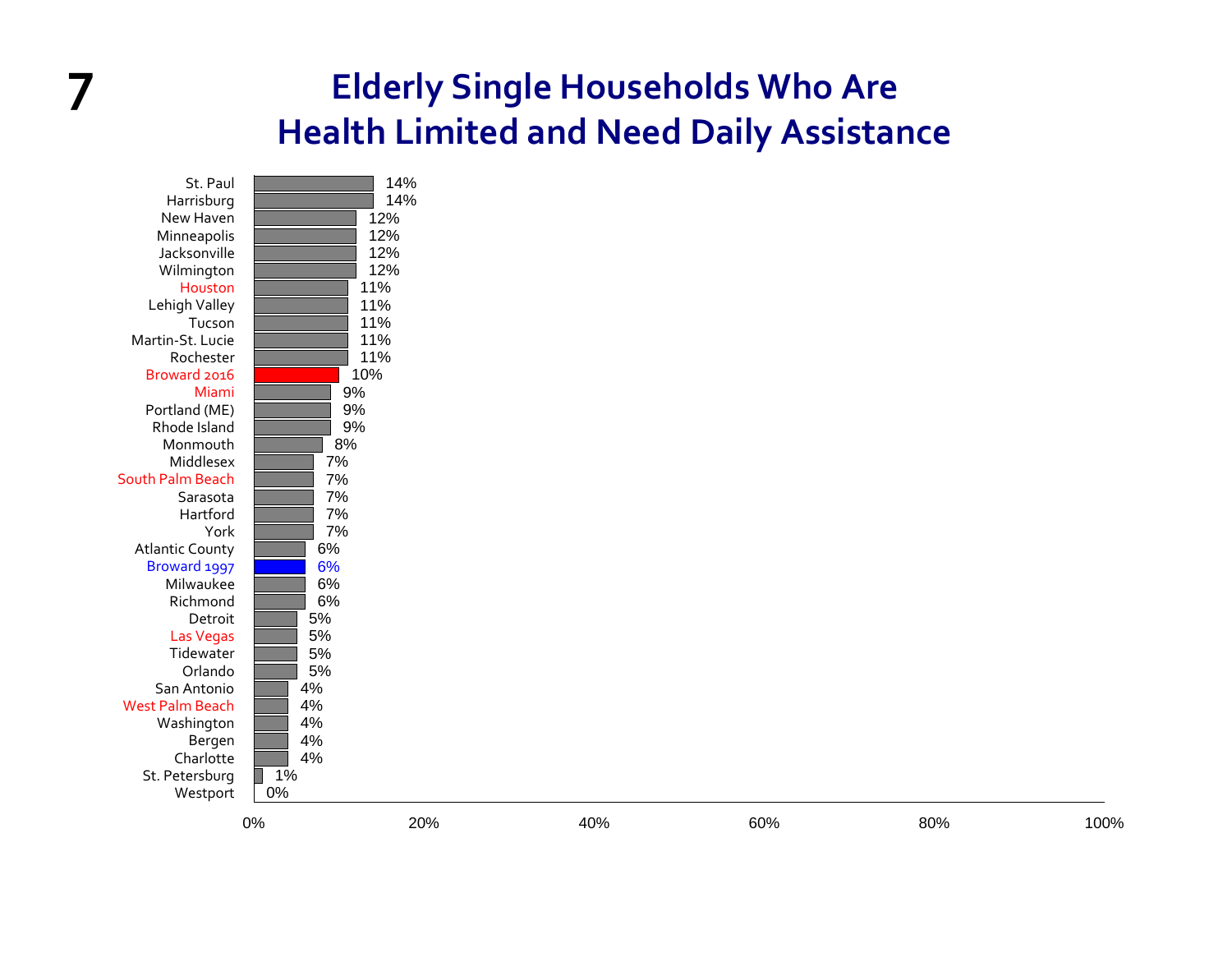#### **Households in Which <sup>a</sup> Member Is Health Limited**

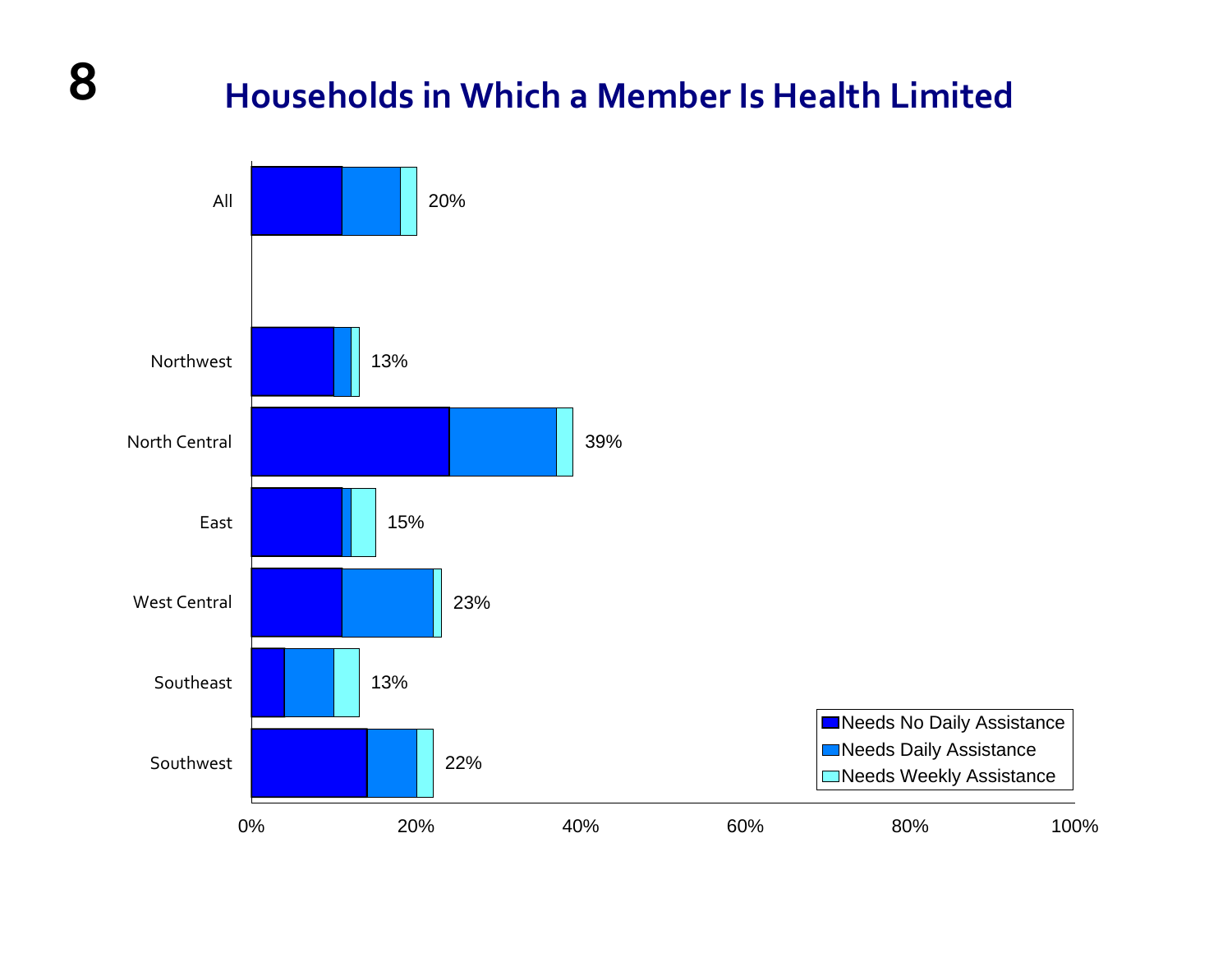## **9 Households in Which <sup>a</sup> Member Is Health Limited**

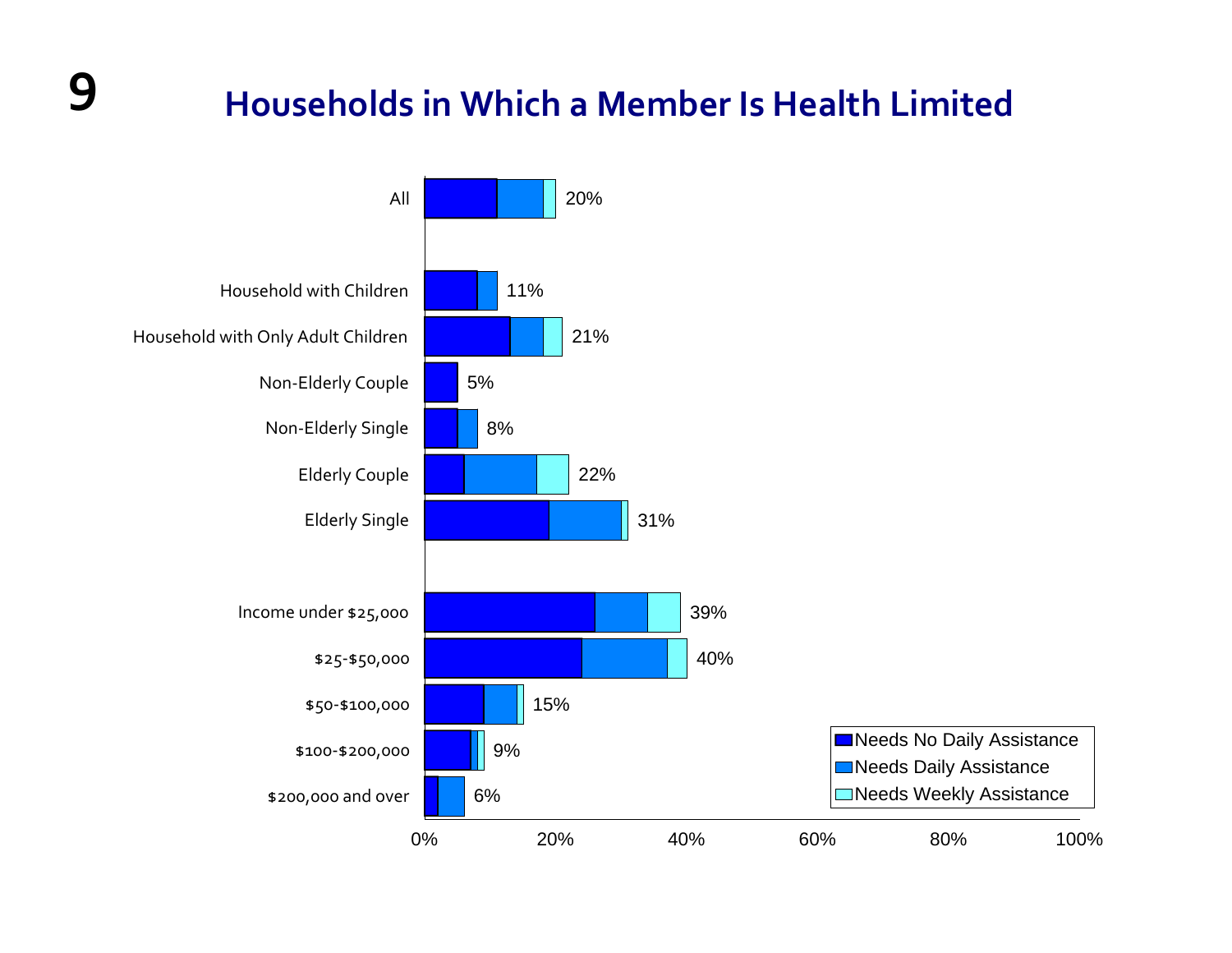### **Disabilities**

**3.4% (5,000 adults) of adults in Jewish households are disabled and unable to work** $\bullet$ 

**0.5% (360 households) of Jewish households contain a disabled adult child (age 18 and over) who is unable to work and lives at home with his/her parents or other adults**  $\bullet$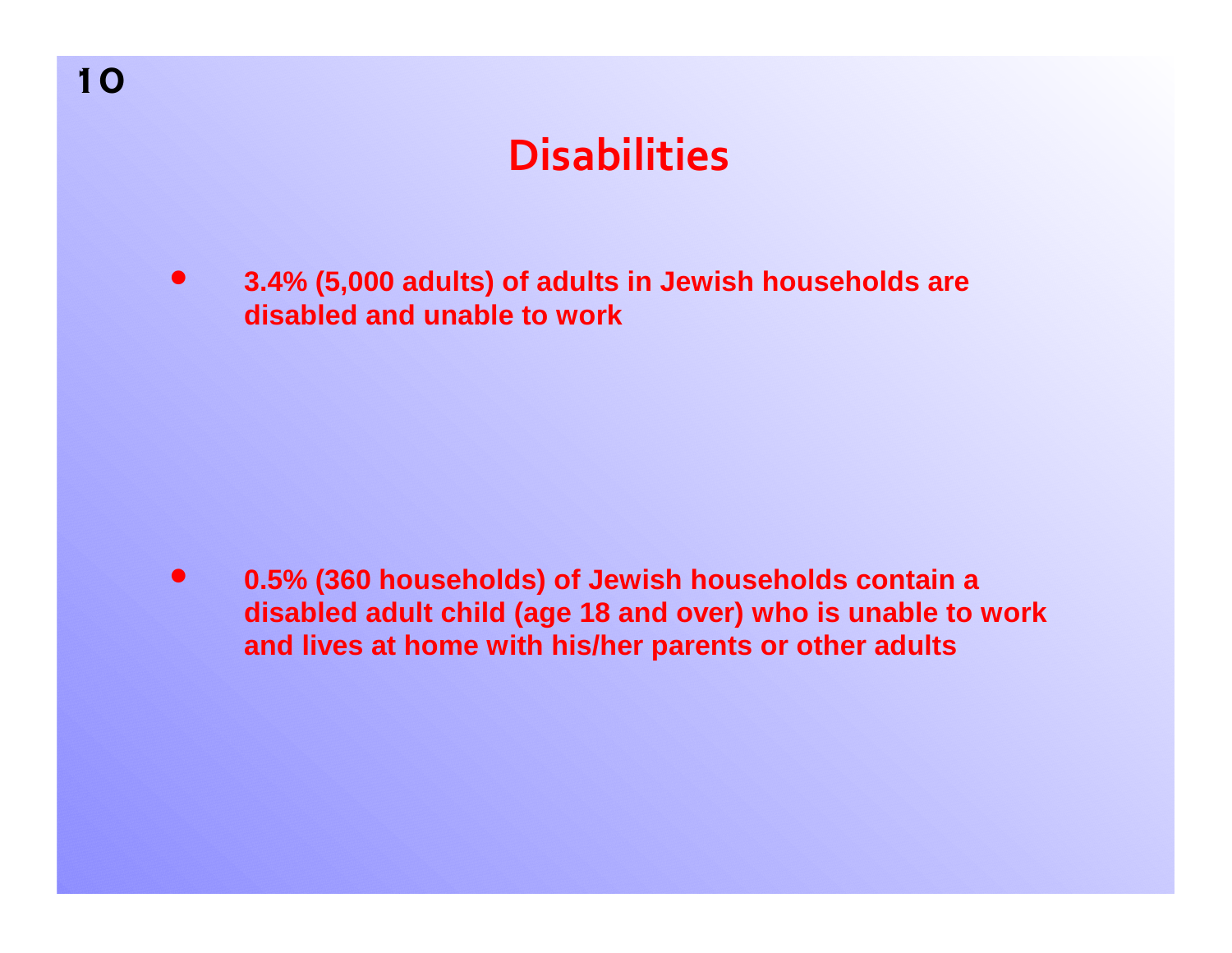**1111**

## **Social Service Needs**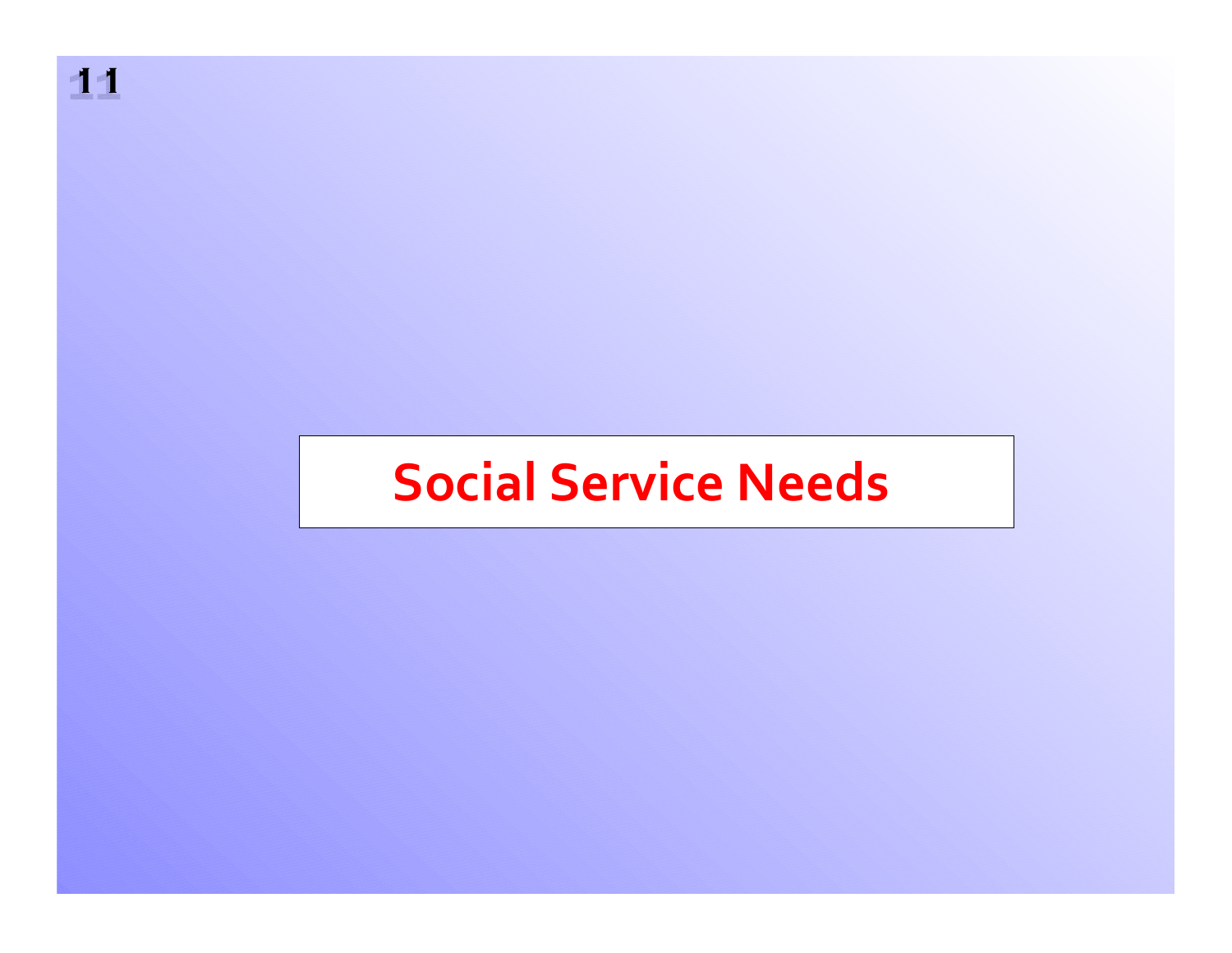**12**

## **Need for Social Services in the Past Year**

(Jewish Households)

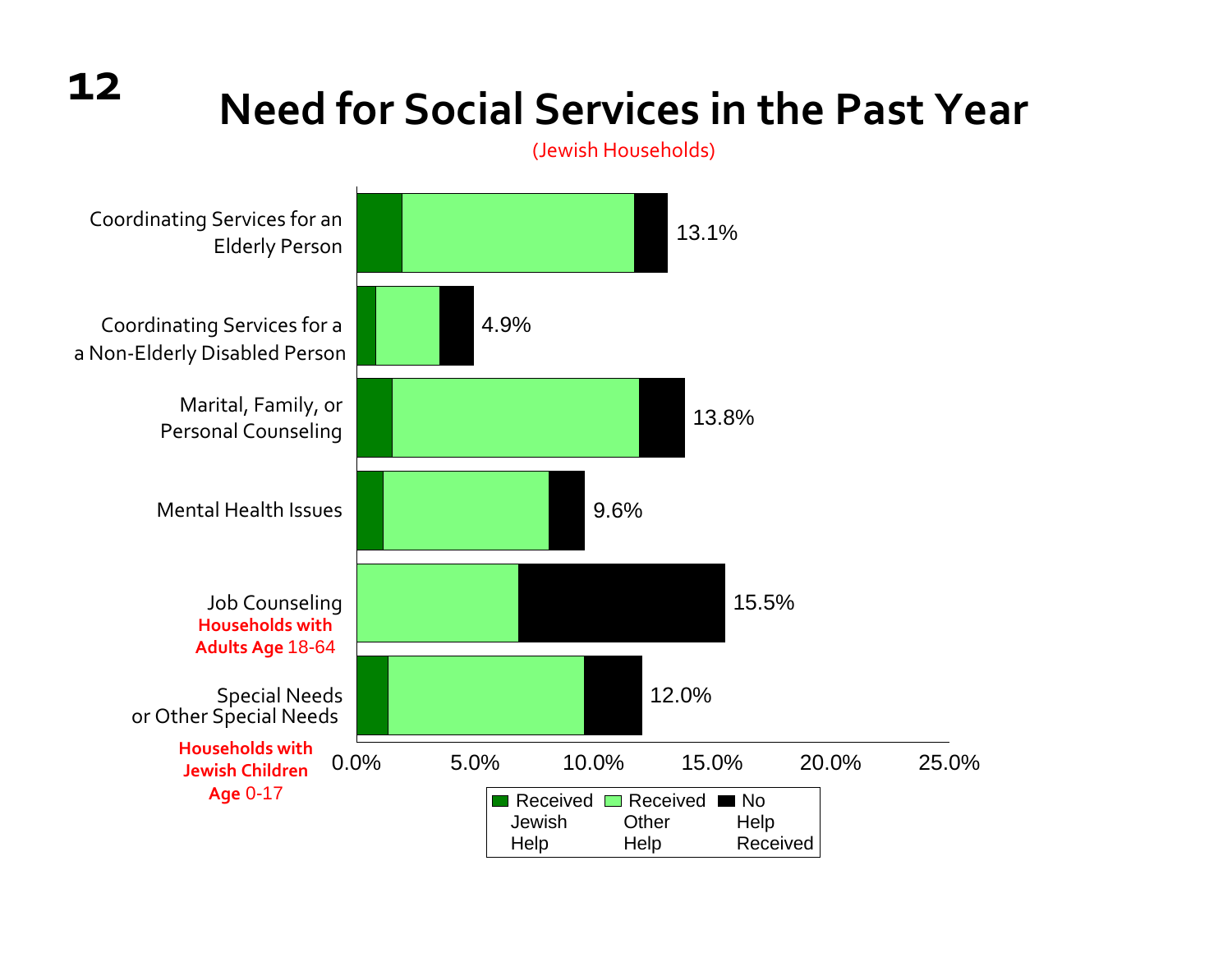#### **13 Need for Help in Coordinating Services for an Elderly or Disabled Person in the Past Year**

(Jewish Households)

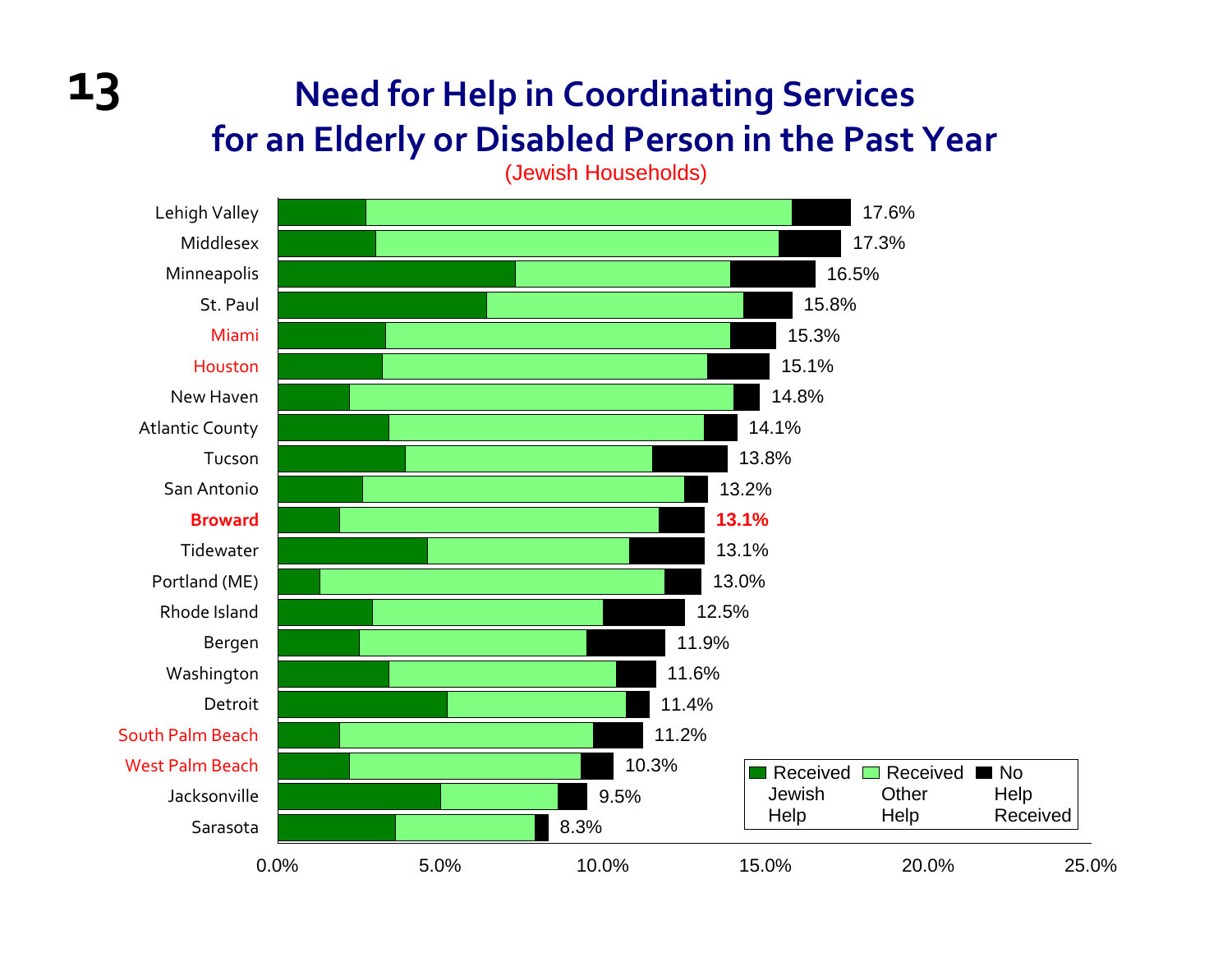#### **Need for Help in Coordinating Services for an Elderly Person in the Past Year**

**(Jewish Households)**



**14**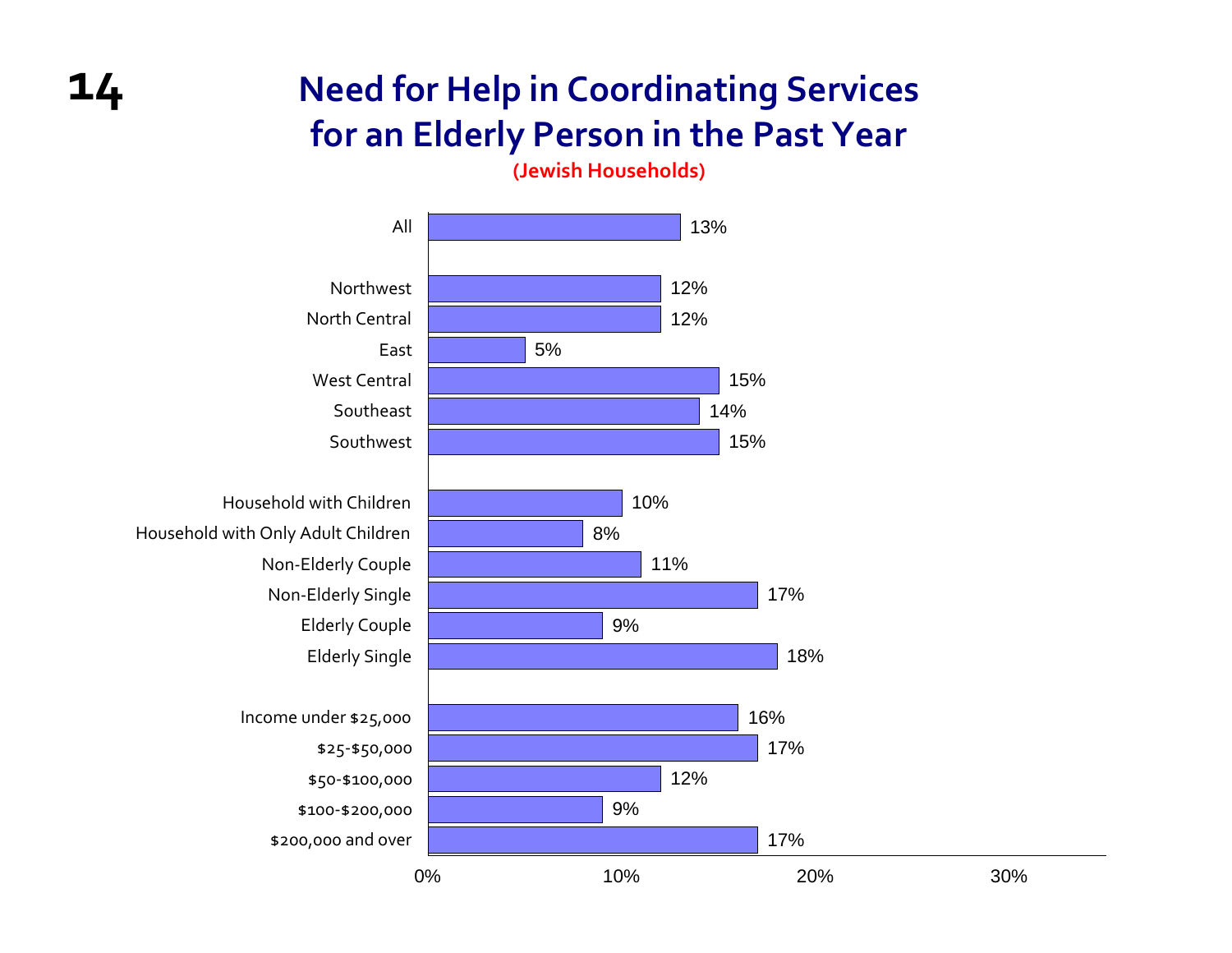#### **Need for Help in Coordinating Services for a Non‐Elderly Person in the Past Year**

**(Jewish Households)**



**15**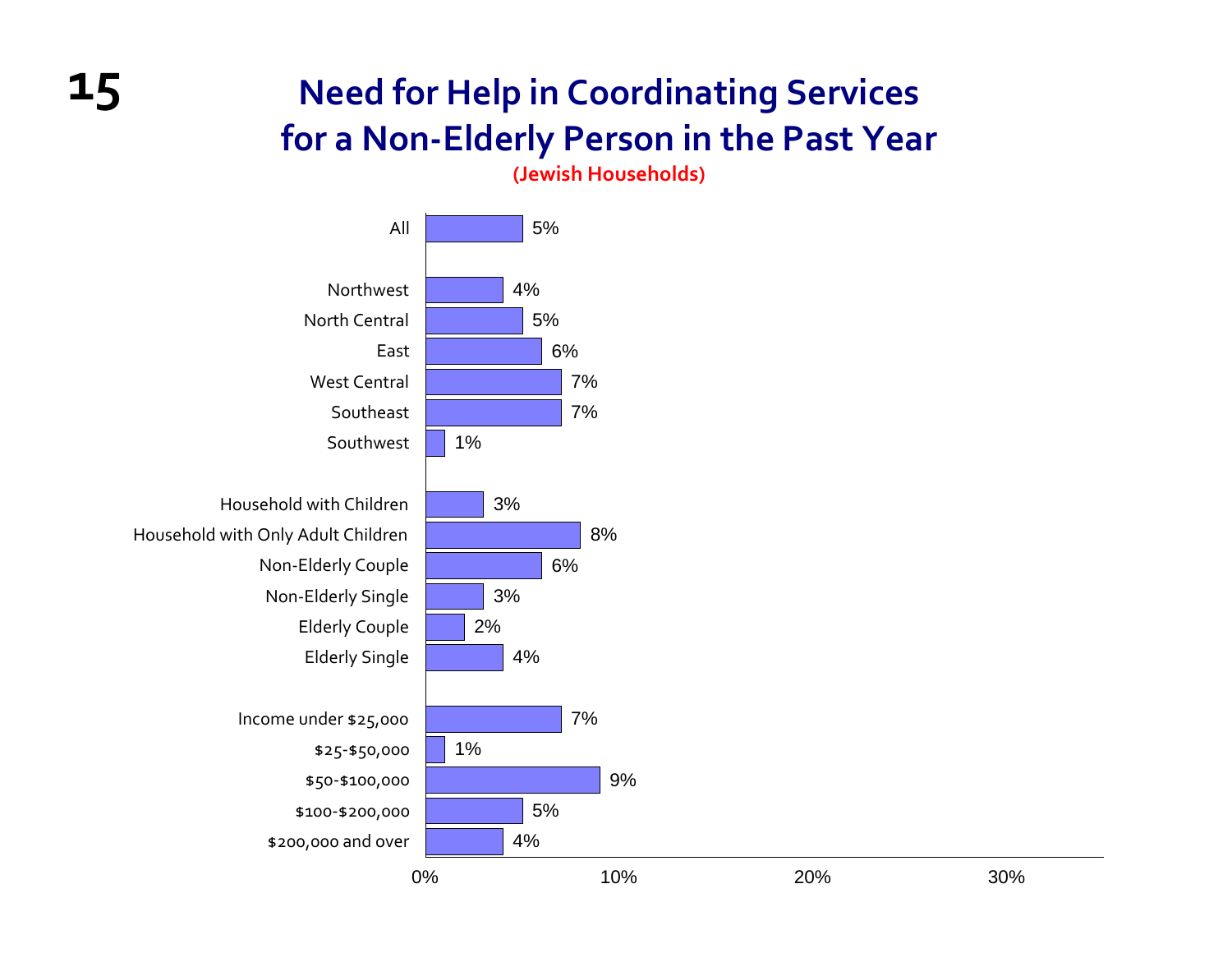#### **Need for Marital, Family, or Personal Counseling in the Past Year**

(Jewish Households)

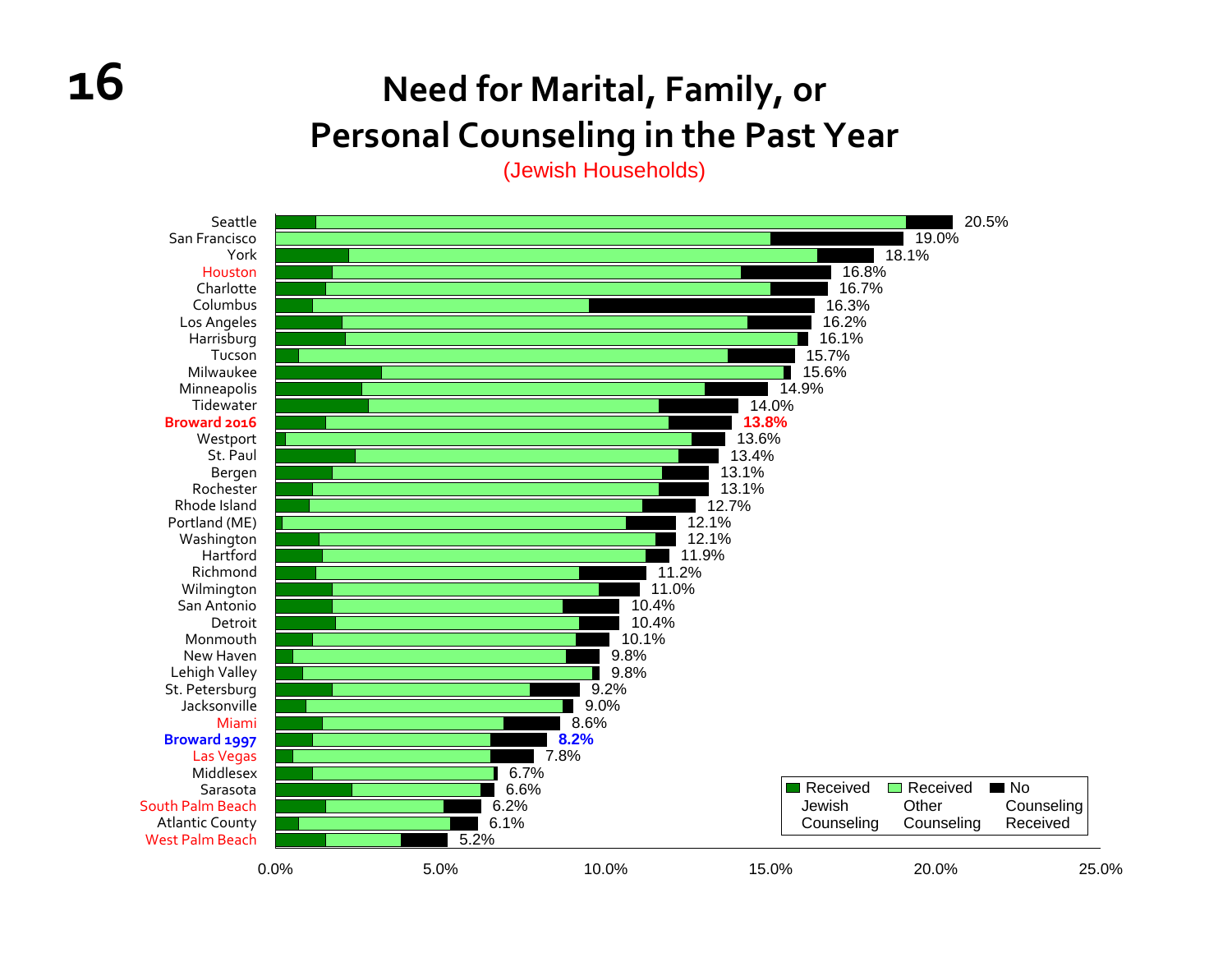#### **17 Need for Marital, Family, or Personal Counseling in the Past Year**

**(Jewish Households)**

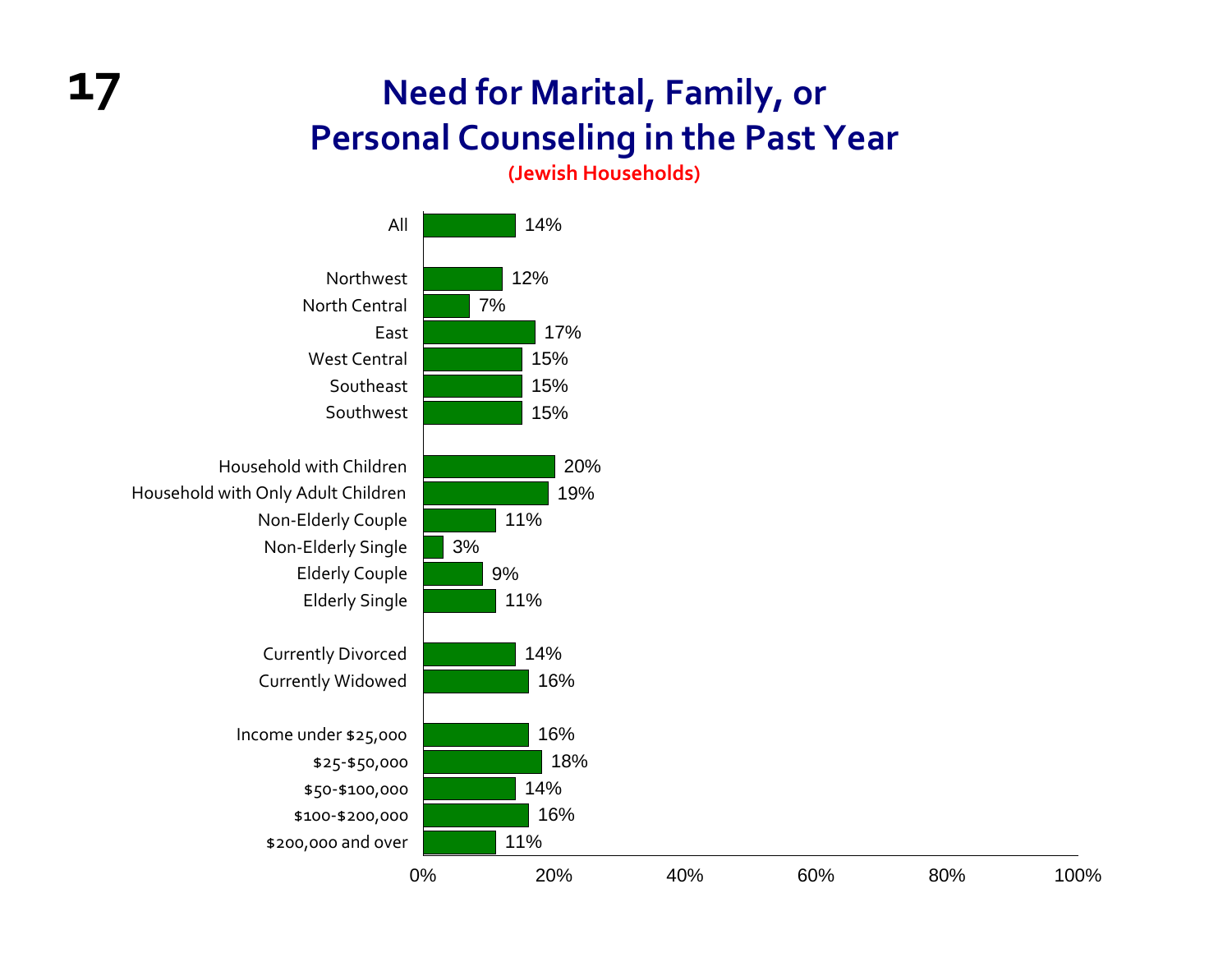#### **Need for Help with Mental Health Issues in the Past Year**

**(Jewish Households)**

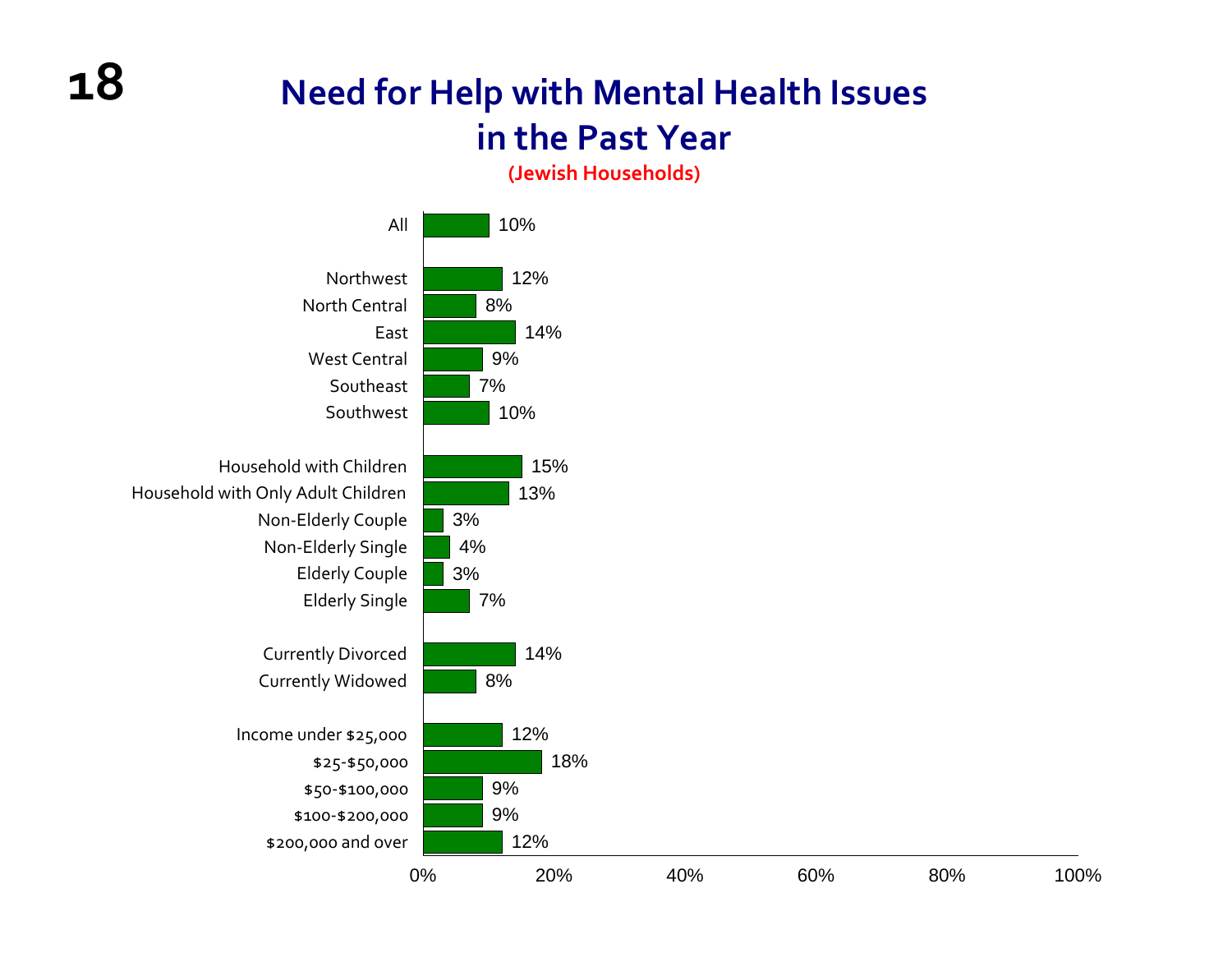### **19 Need for Help in Finding <sup>a</sup> Job or Choosing an Occupation in the Past Year**

**(Jewish Households with Adults Age 18‐64)**

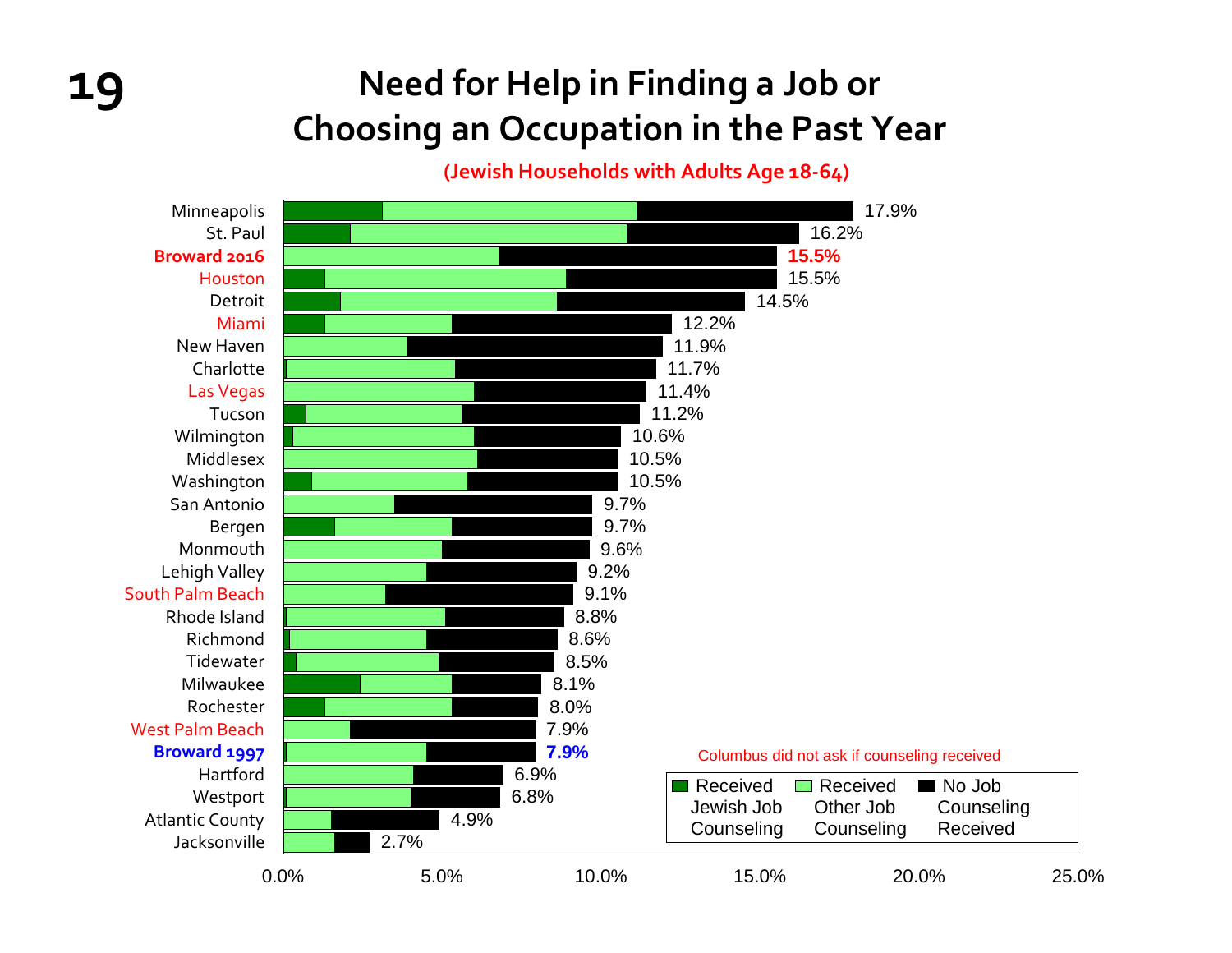### **Need for Job Counseling in the Past Year**

**(Households with Adults Age 18‐64)**



**20**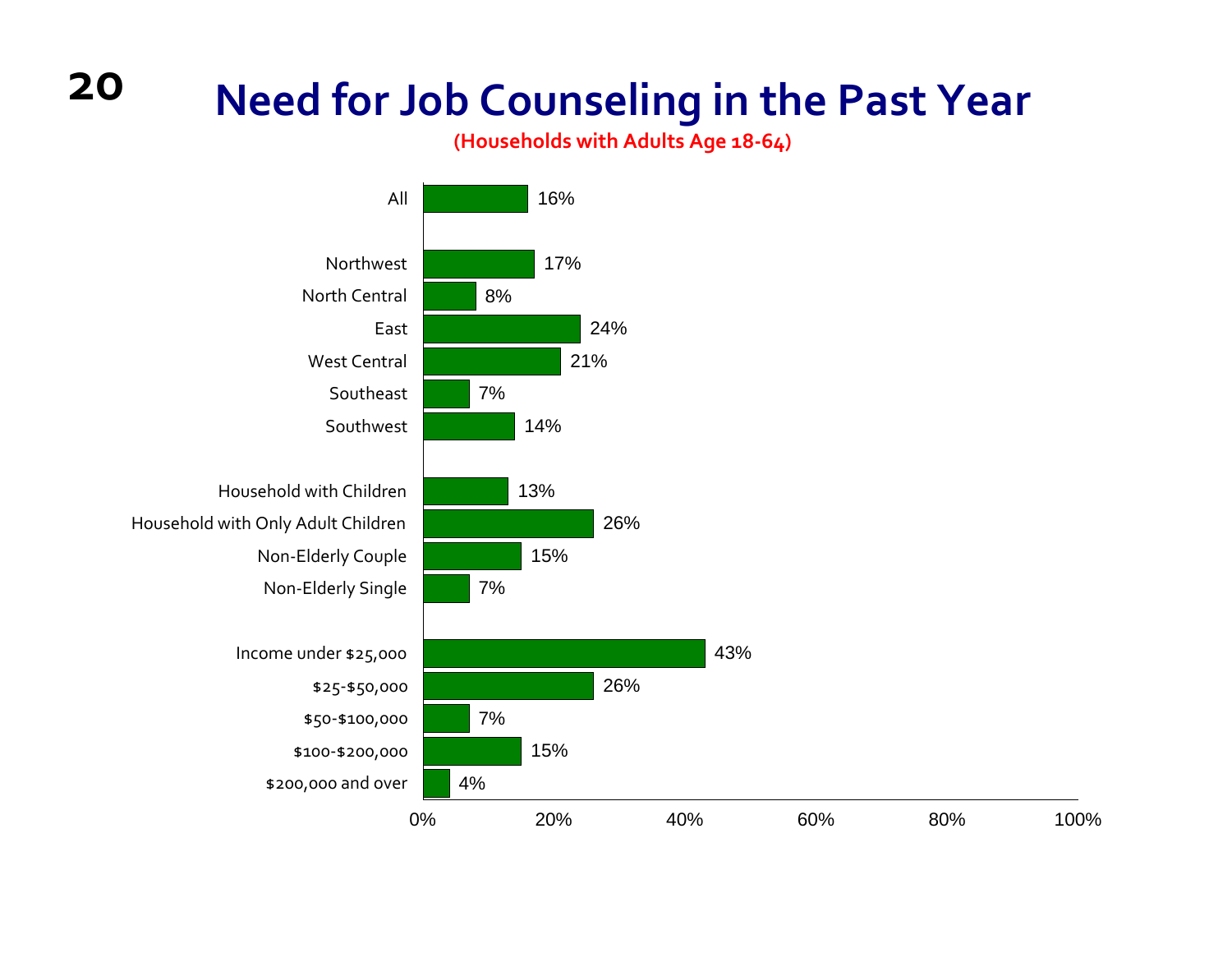#### **Need for Programs for Jewish Children with Learning Disabilities in the Past Year**

**(Households with Jewish Children Age <sup>0</sup>‐17)**

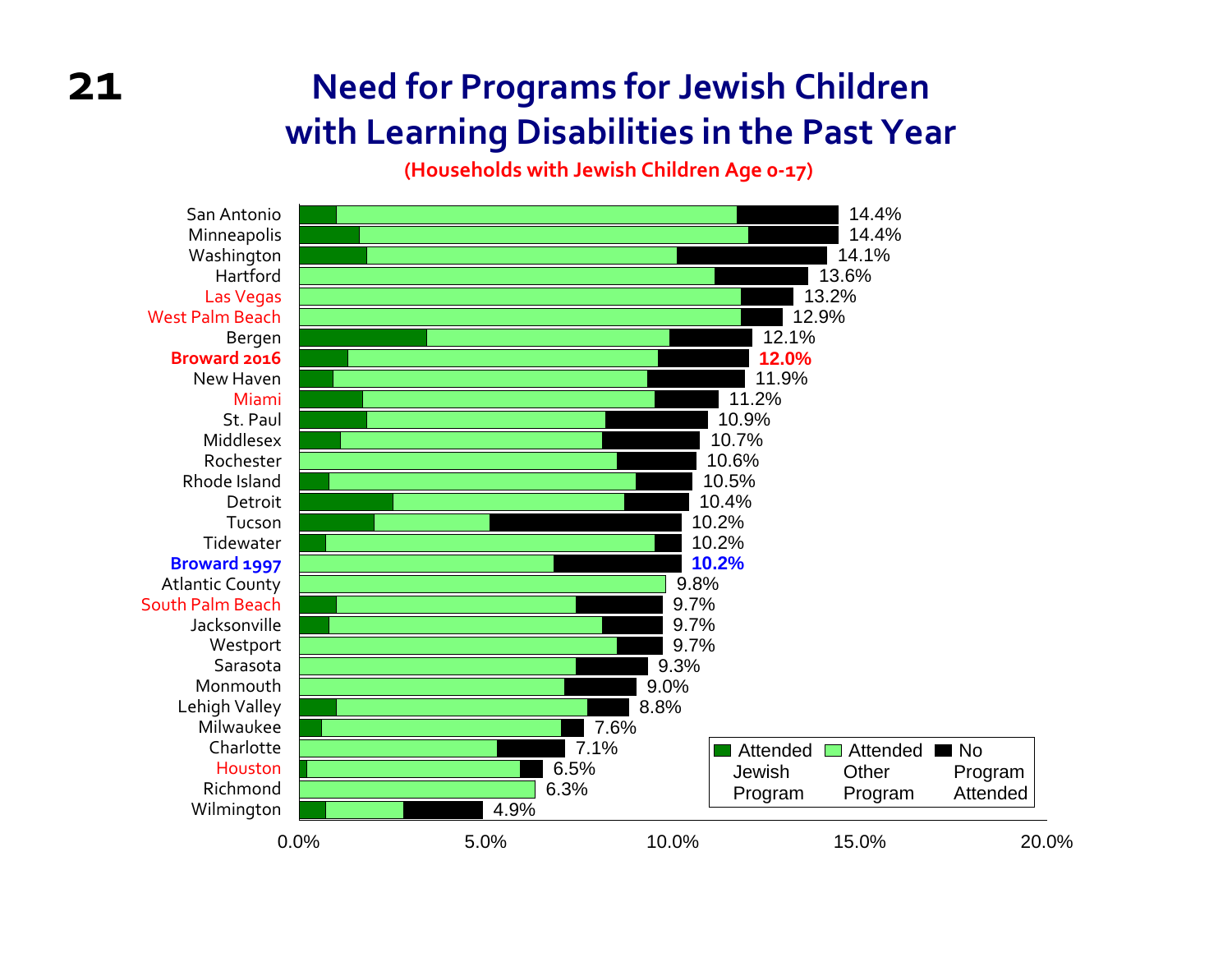#### **Need for Programs for Jewish Children with Learning Disabilities in the Past Year**

**(Households with Jewish Children Age <sup>0</sup>‐17)**

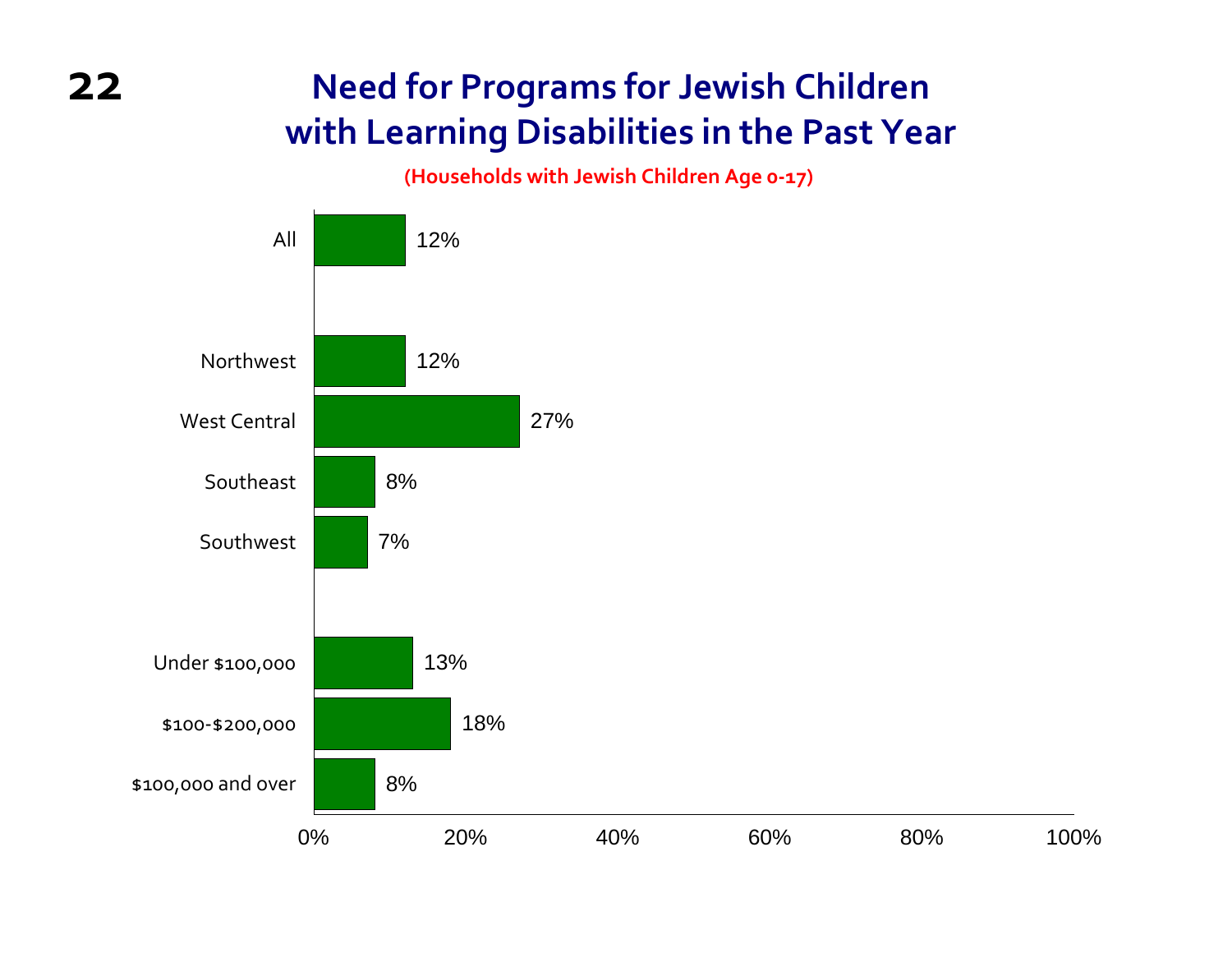## **Social Service Needs of the Elderly**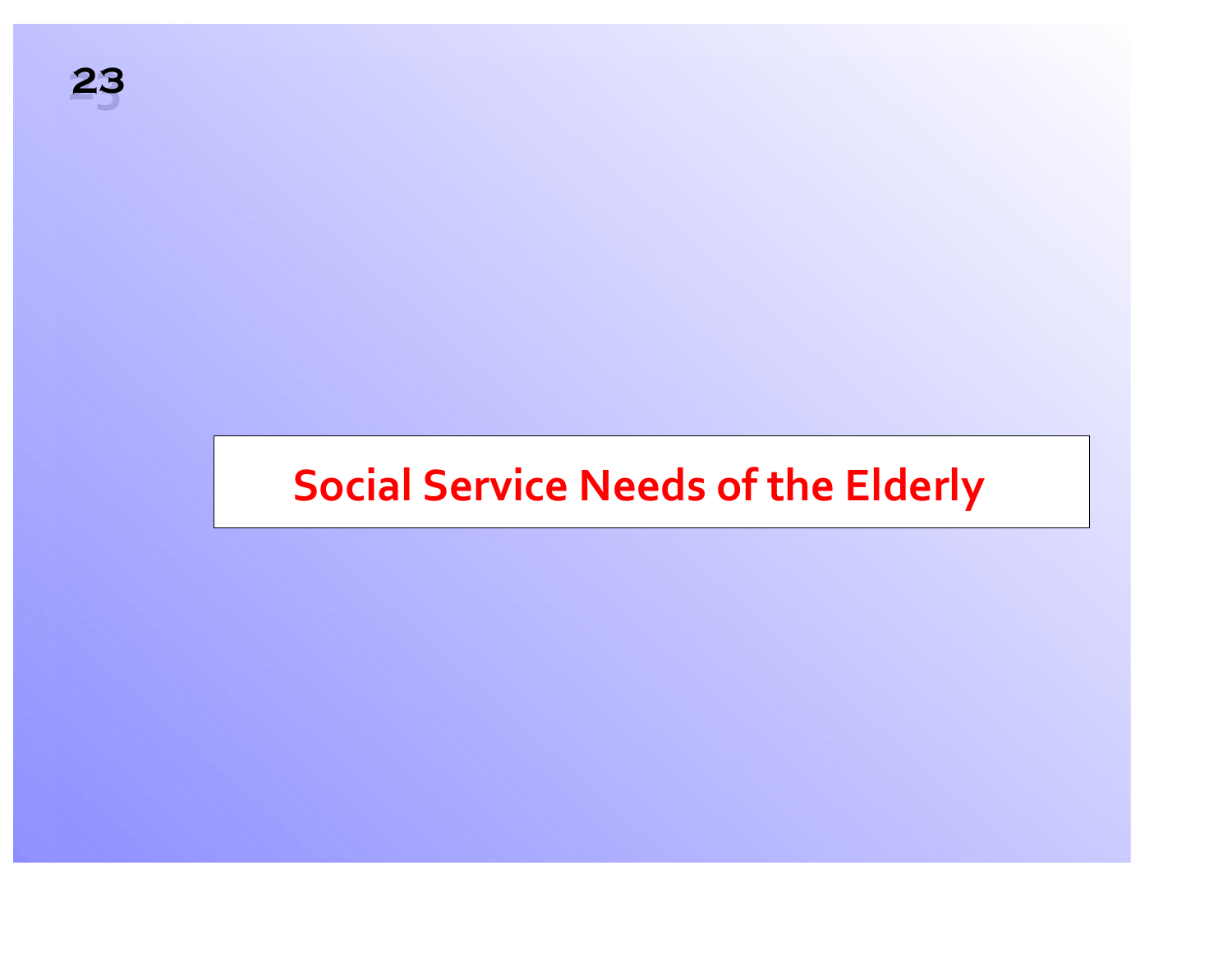## **24 Need for Elderly Social Services in the Past Year**

**Households with Persons Age 75 and Over)**

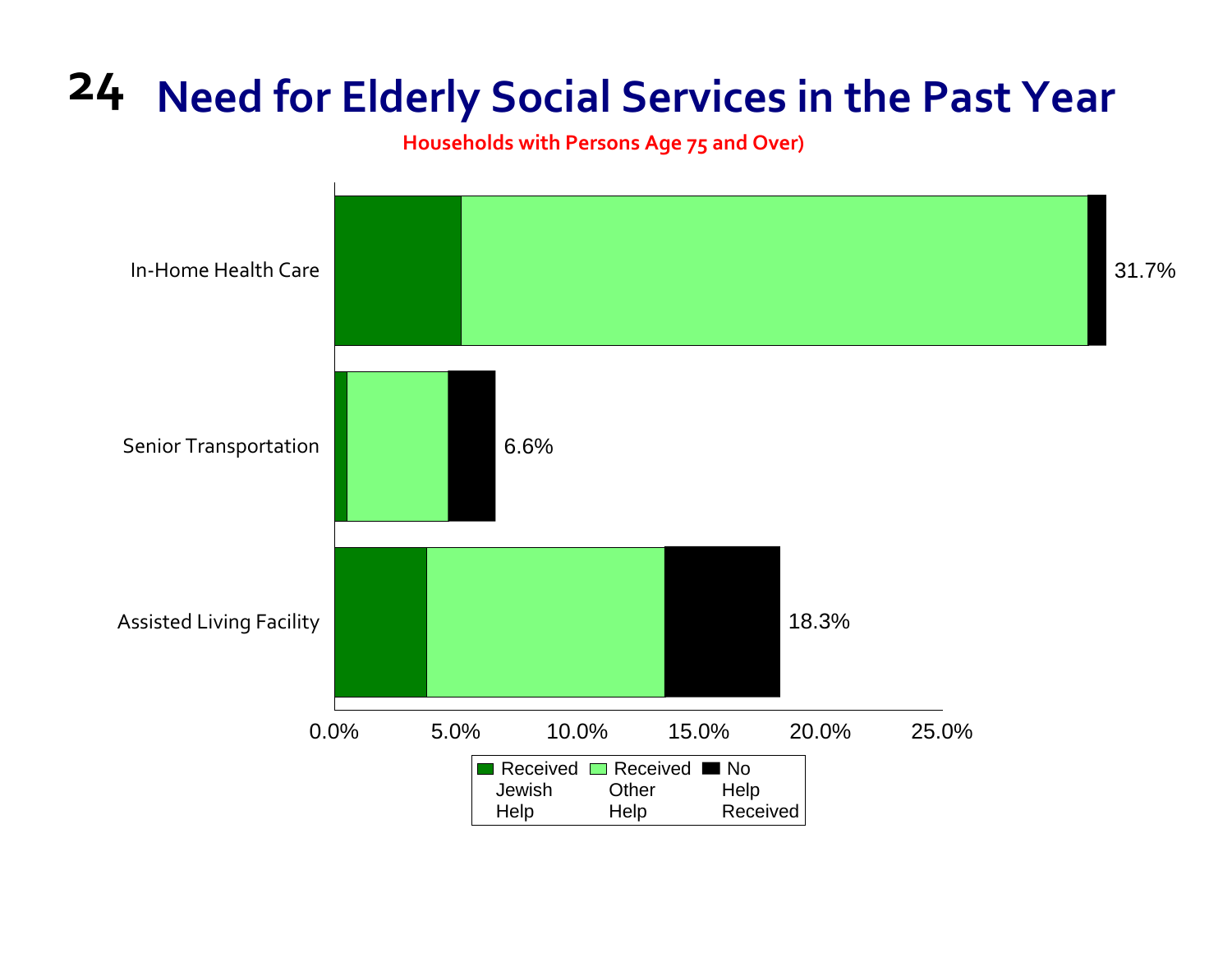## **25 Need for In‐Home Health Care for the Elderly in the Past Year**

**(Jewish Households with Persons Age 75 and Over)**

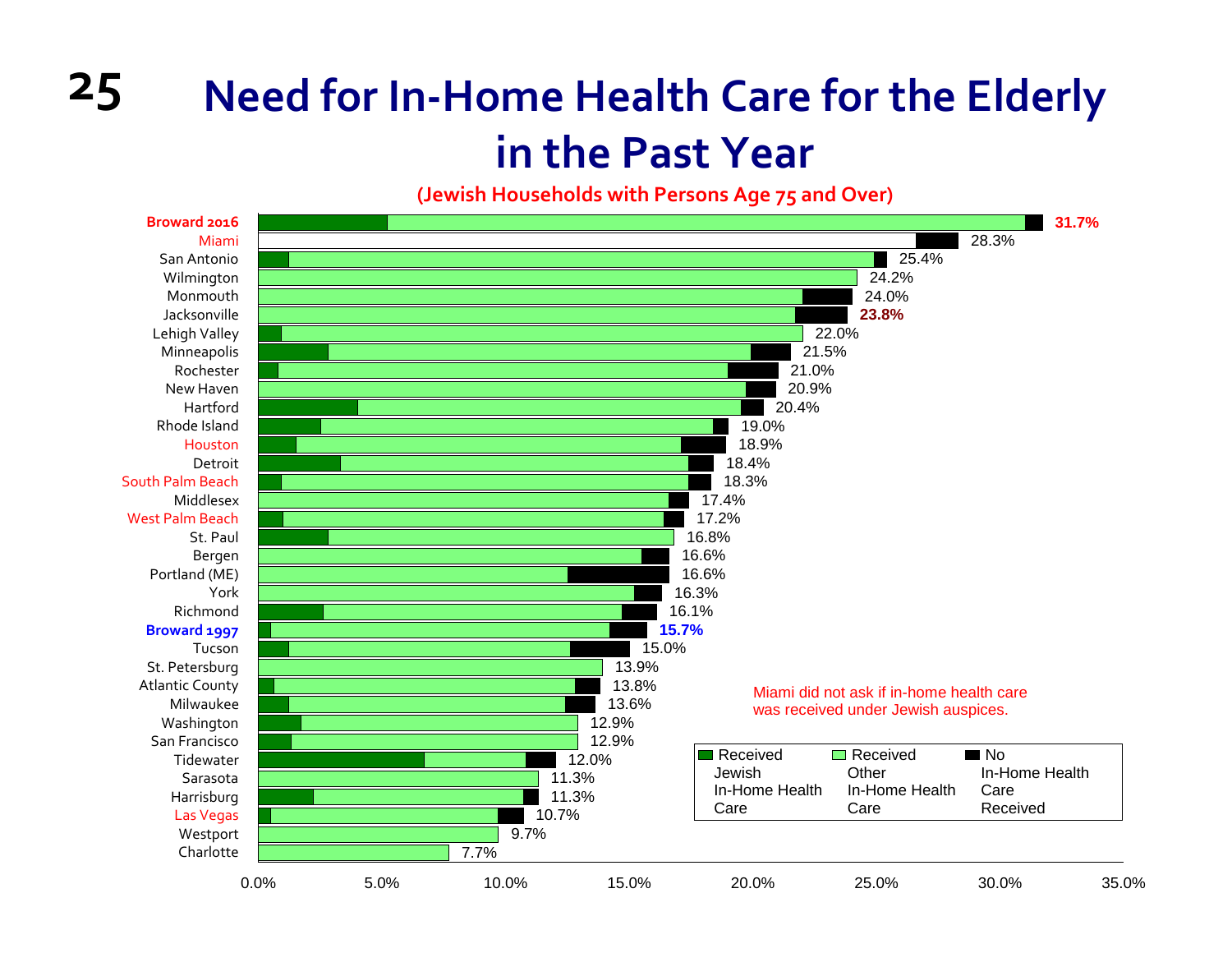## **Need for In‐Home Health Care for the Elderly in the Past Year**

**(Households with Persons Age 75 and Over)**



**26**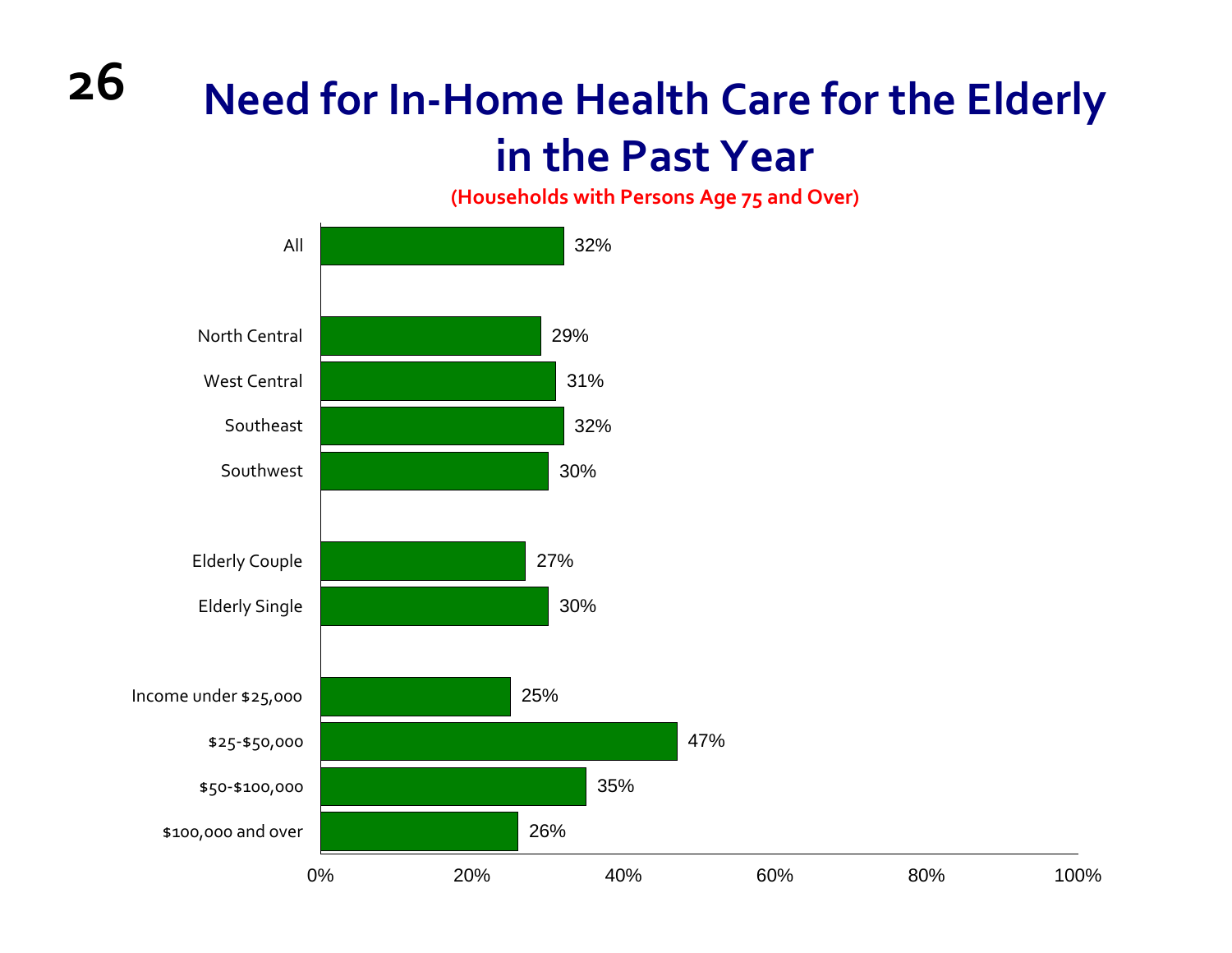## **27 Need for Senior Transportation in the Past Year**

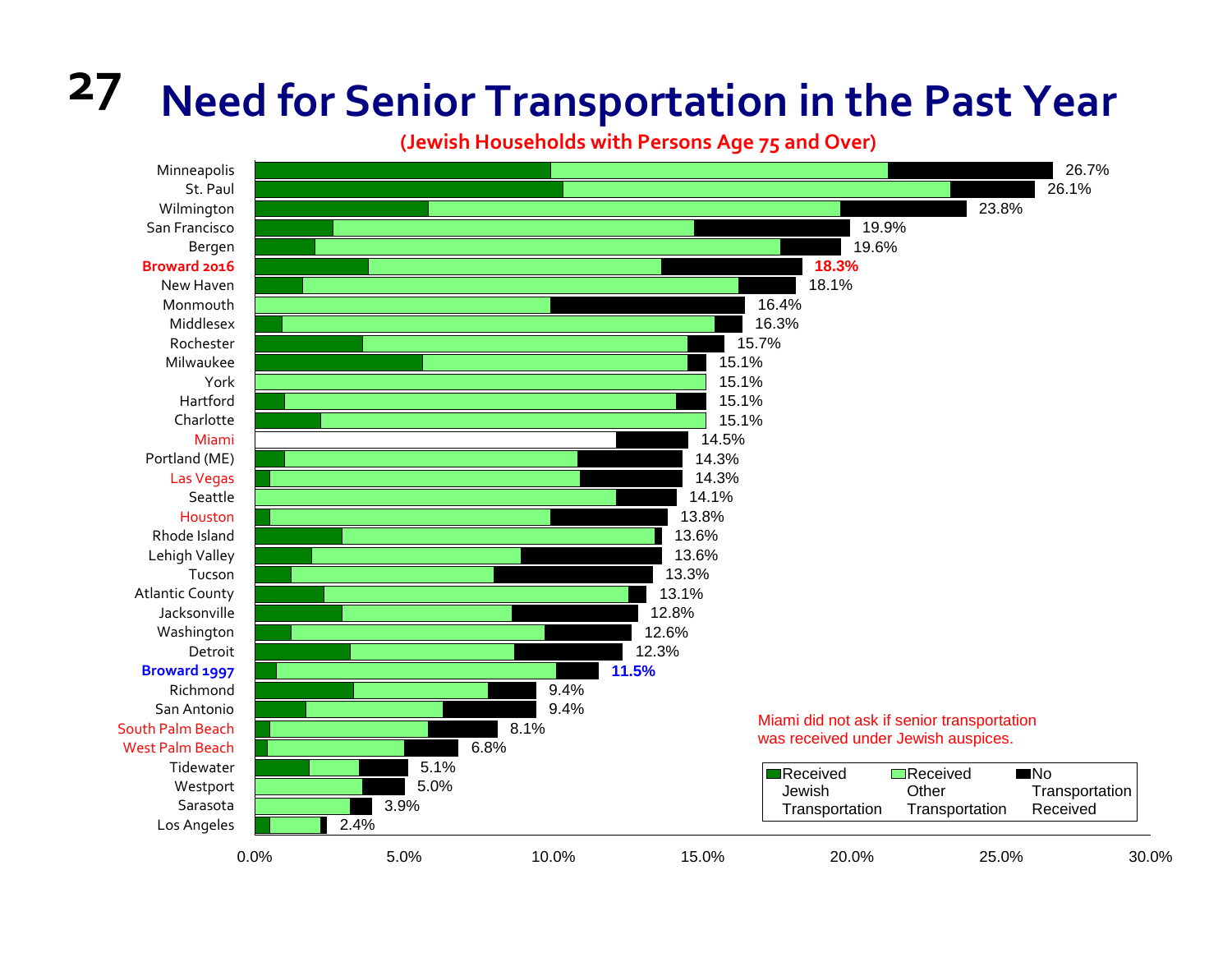#### **28 Need for Senior Transportation in the Past Year**

**(Households with Persons Age 75 and Over)**

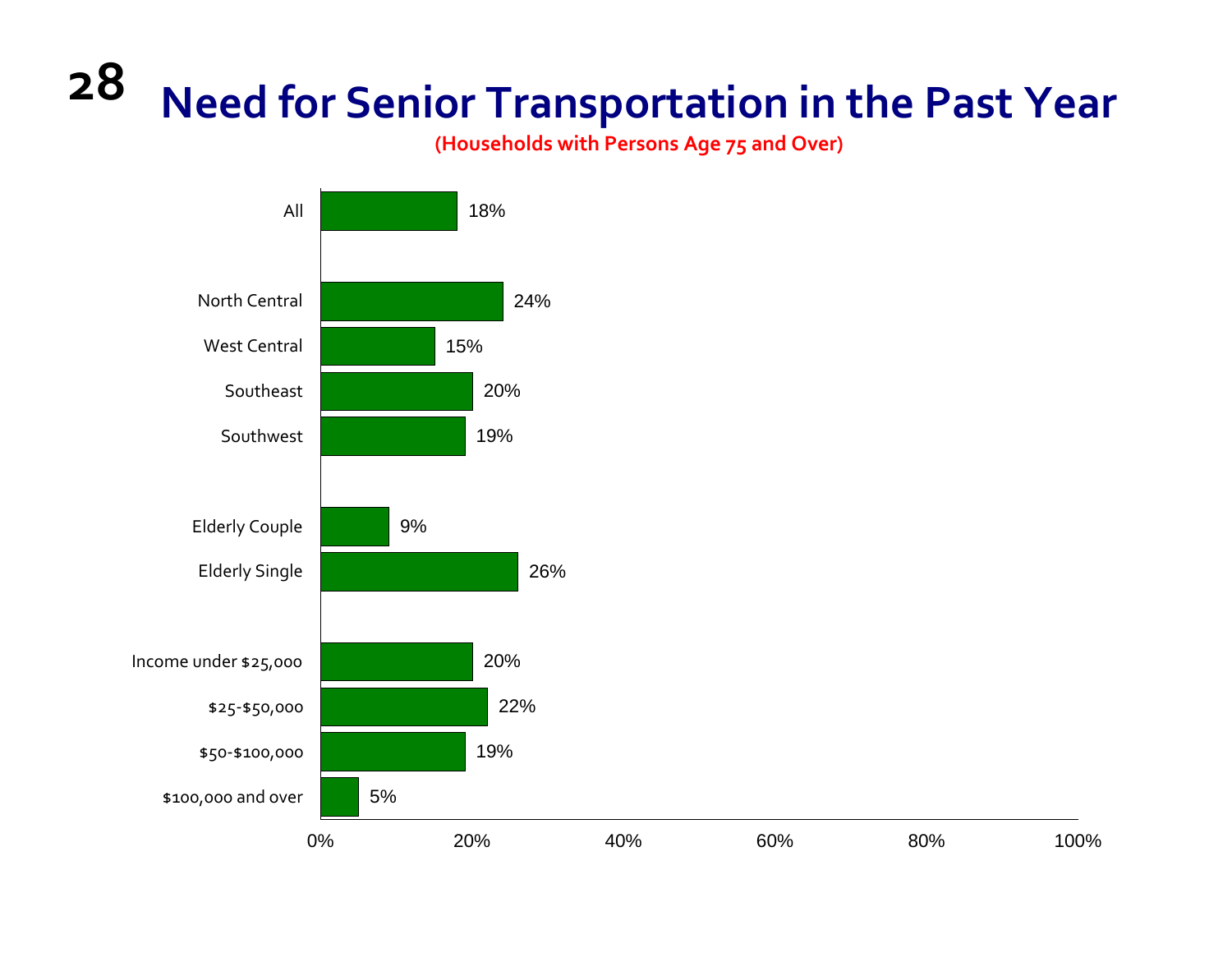# **29 Need for Home‐Delivered Meals in the Past Year**

**(Jewish Households with Persons Age 75 and Over)**

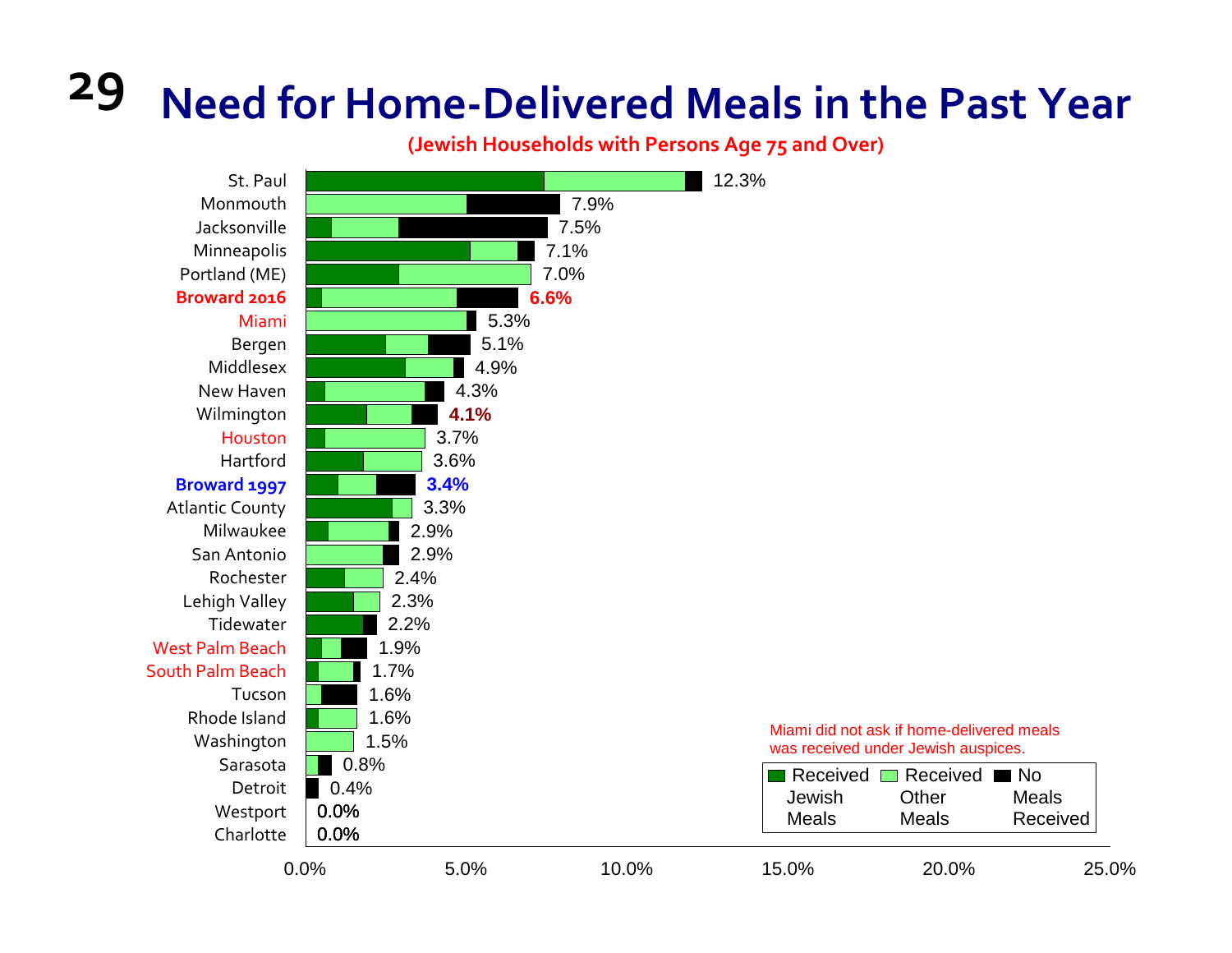#### **30 Need for Home‐Delivered Meals in the Past Year**

**(Households with Persons and Age 75 and Over)**

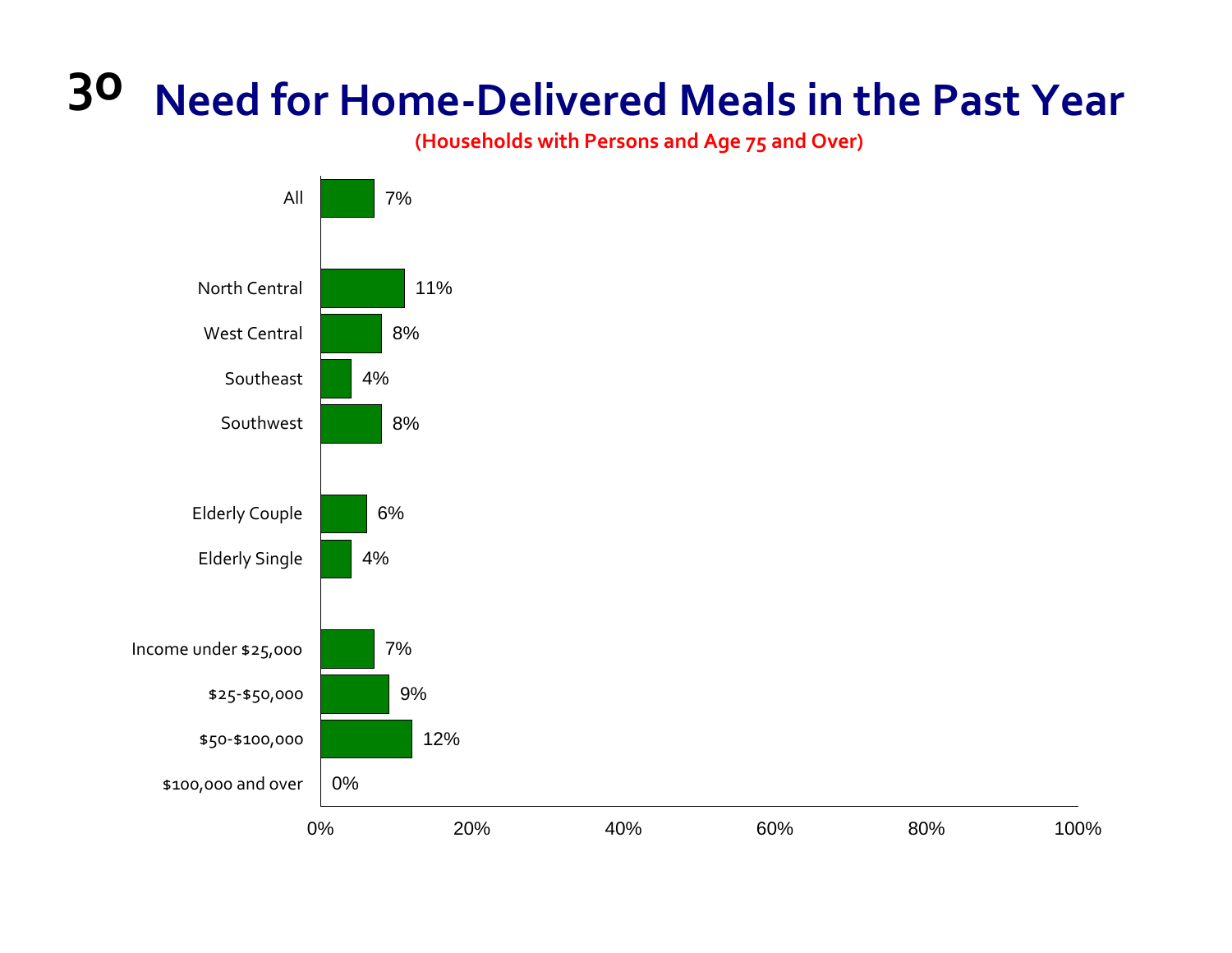### **Hospitalized for 3+ Consecutive Nights in the Past Year**



**31**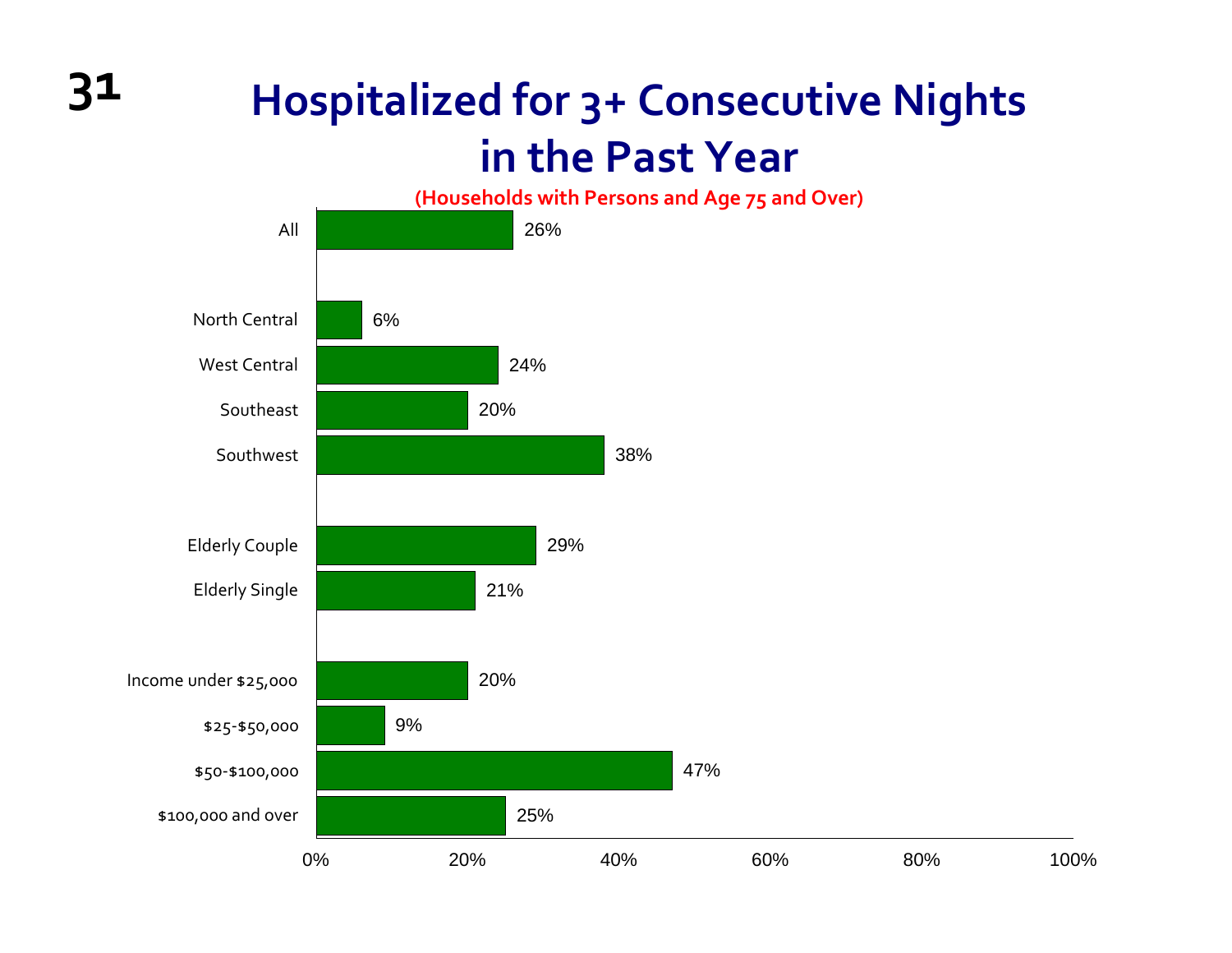# **32 Households Who Care for an Elderly Relative**

**(Jewish Households in Which the Respondent Is Age 40 or Over)**



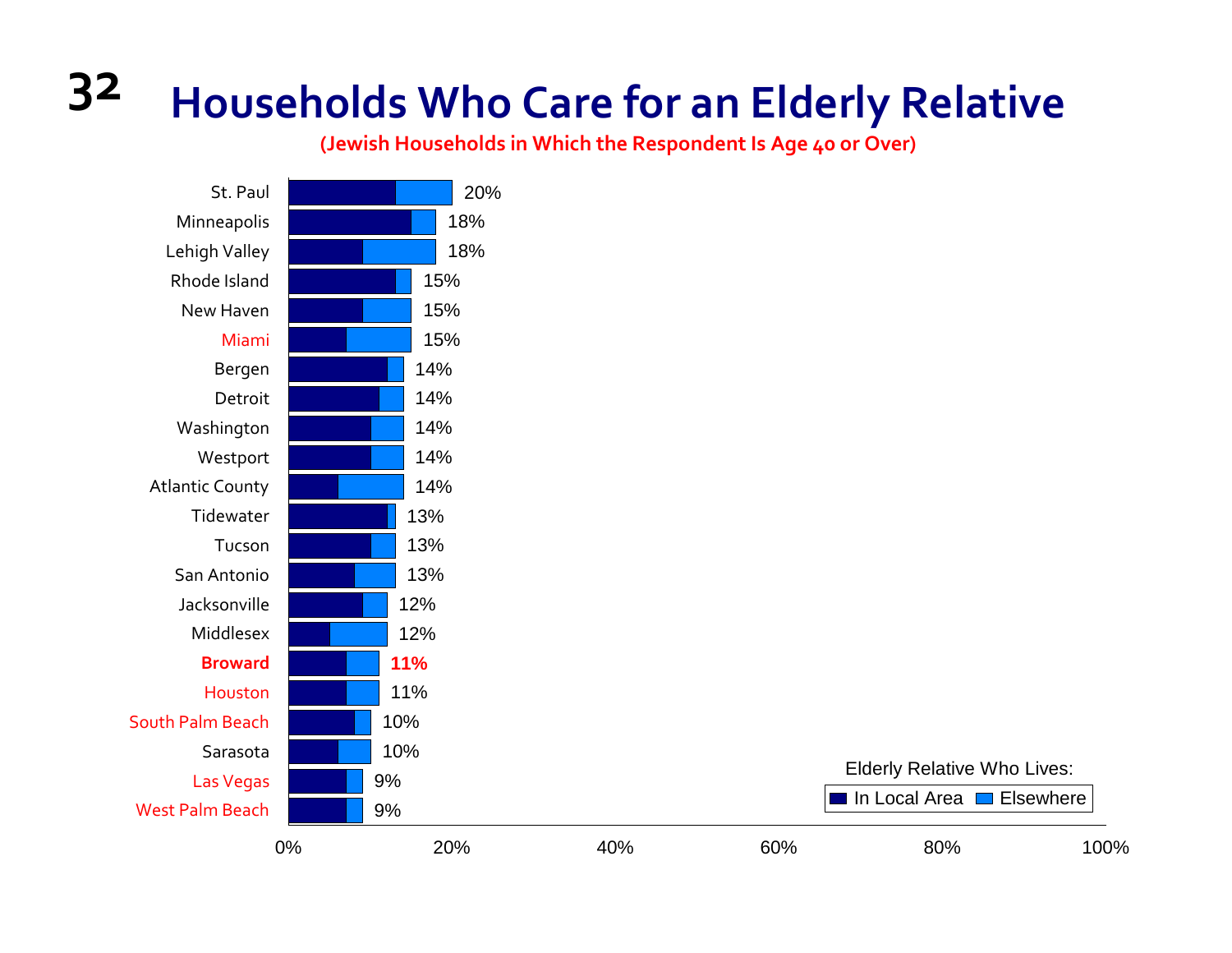## **33 Where Elderly Person Needing Care Lives**

**(Households in Which the Respondent Is Age 40 or Over)**

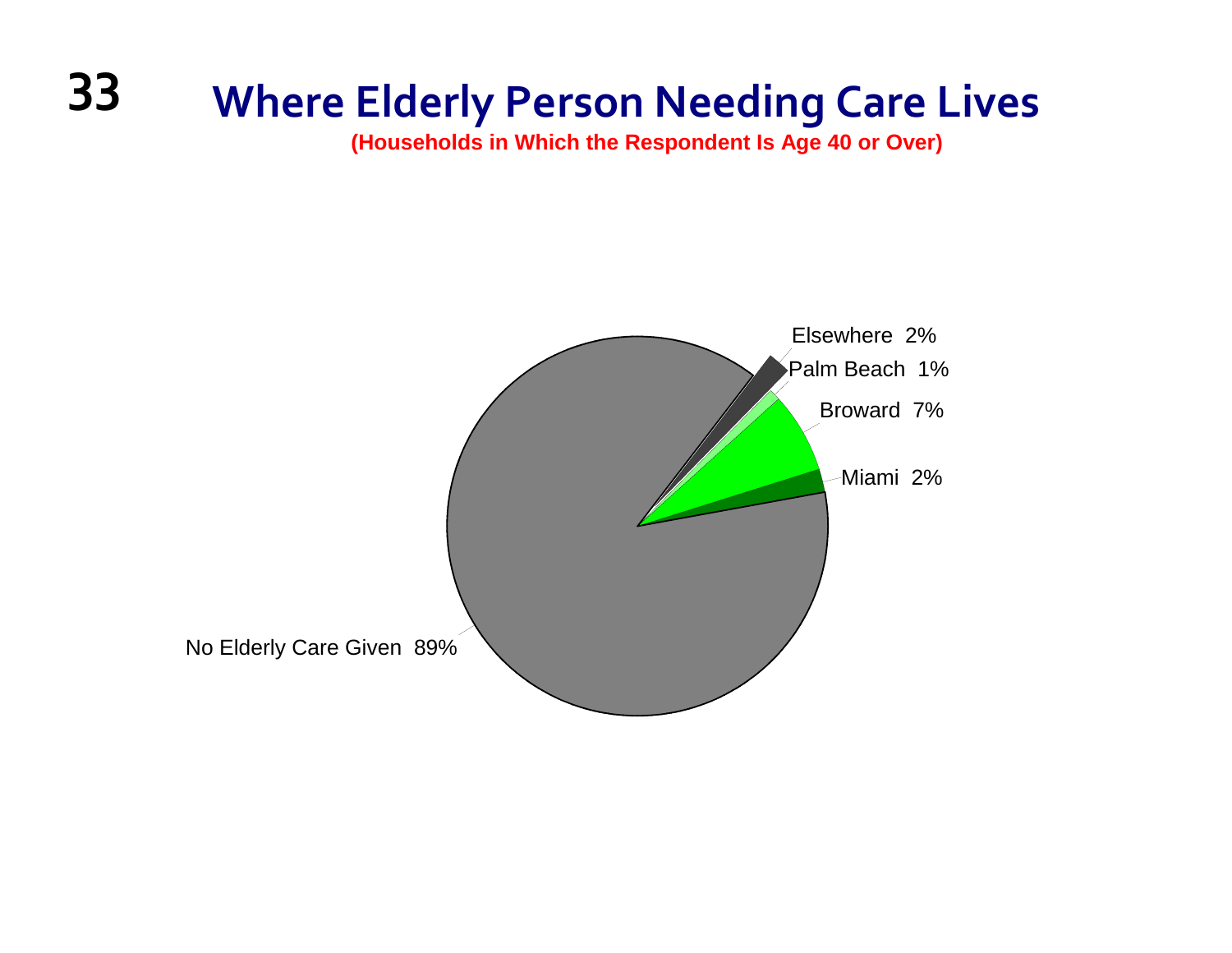## **34 Households with Children Who Care for an Elderly Relative**

(Jewish Households with Children in Which the Respondent Is Age 40 or Over)

| St. Paul               |              | 31% |     |     |      |
|------------------------|--------------|-----|-----|-----|------|
| Middlesex              | 24%          |     |     |     |      |
| South Palm Beach       | 23%          |     |     |     |      |
| Lehigh Valley          | 22%          |     |     |     |      |
| San Antonio            | 20%          |     |     |     |      |
| Las Vegas              | 20%          |     |     |     |      |
| Rhode Island           | 19%          |     |     |     |      |
| New Haven              | 17%          |     |     |     |      |
| Detroit                | 17%          |     |     |     |      |
| <b>Atlantic County</b> | 17%          |     |     |     |      |
| Minneapolis            | 17%          |     |     |     |      |
| Tucson                 | 17%          |     |     |     |      |
| Miami                  | 16%          |     |     |     |      |
| Washington             | 15%          |     |     |     |      |
| Westport               | 15%          |     |     |     |      |
| <b>Broward</b>         | 14%          |     |     |     |      |
| <b>West Palm Beach</b> | 14%          |     |     |     |      |
| Jacksonville           | 14%          |     |     |     |      |
| Bergen                 | 13%          |     |     |     |      |
| Tidewater              | 12%          |     |     |     |      |
| Houston                | 9%           |     |     |     |      |
| Sarasota               | $8%$         |     |     |     |      |
|                        | 20%<br>$0\%$ | 40% | 60% | 80% | 100% |